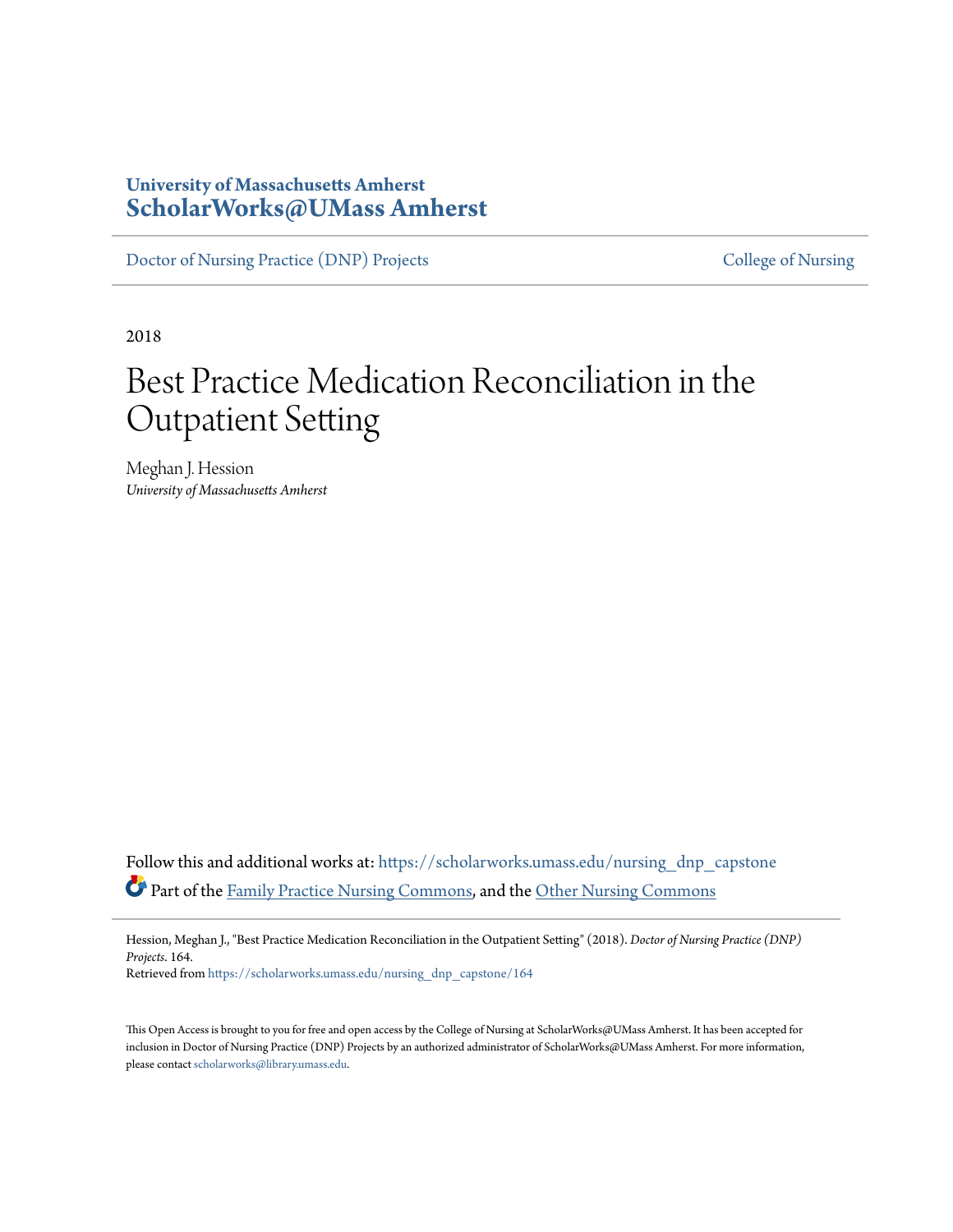Best Practice Medication Reconciliation in the Outpatient Setting

Meghan J. Hession

University of Massachusetts at Amherst

College of Nursing

DNP Project Chair: Raeann LeBlanc

DNP Project Mentor: Laurie Tyer

Date of Submission: May 2, 2018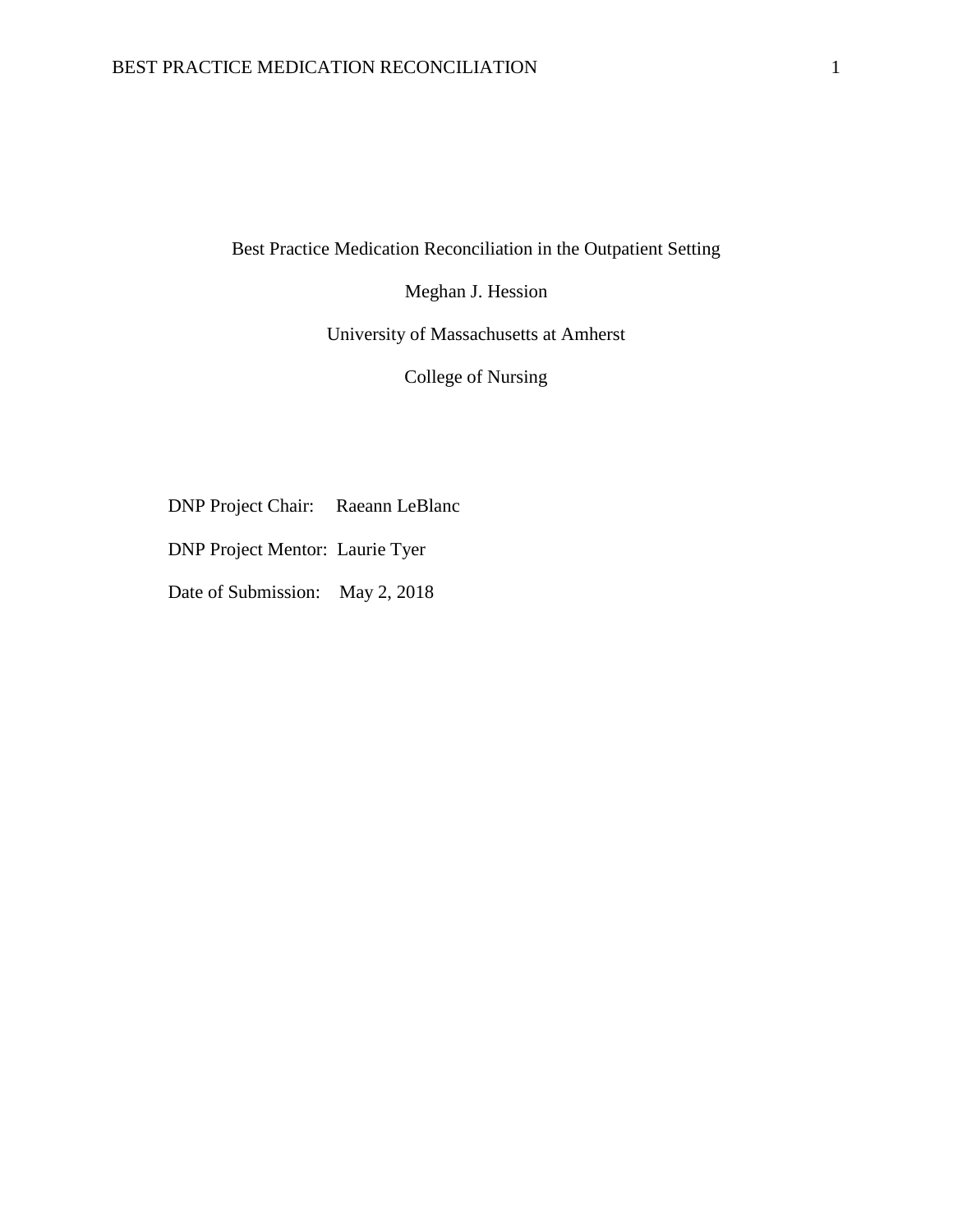# **Table of Contents**

| .17 |
|-----|
|     |
|     |
|     |
|     |
|     |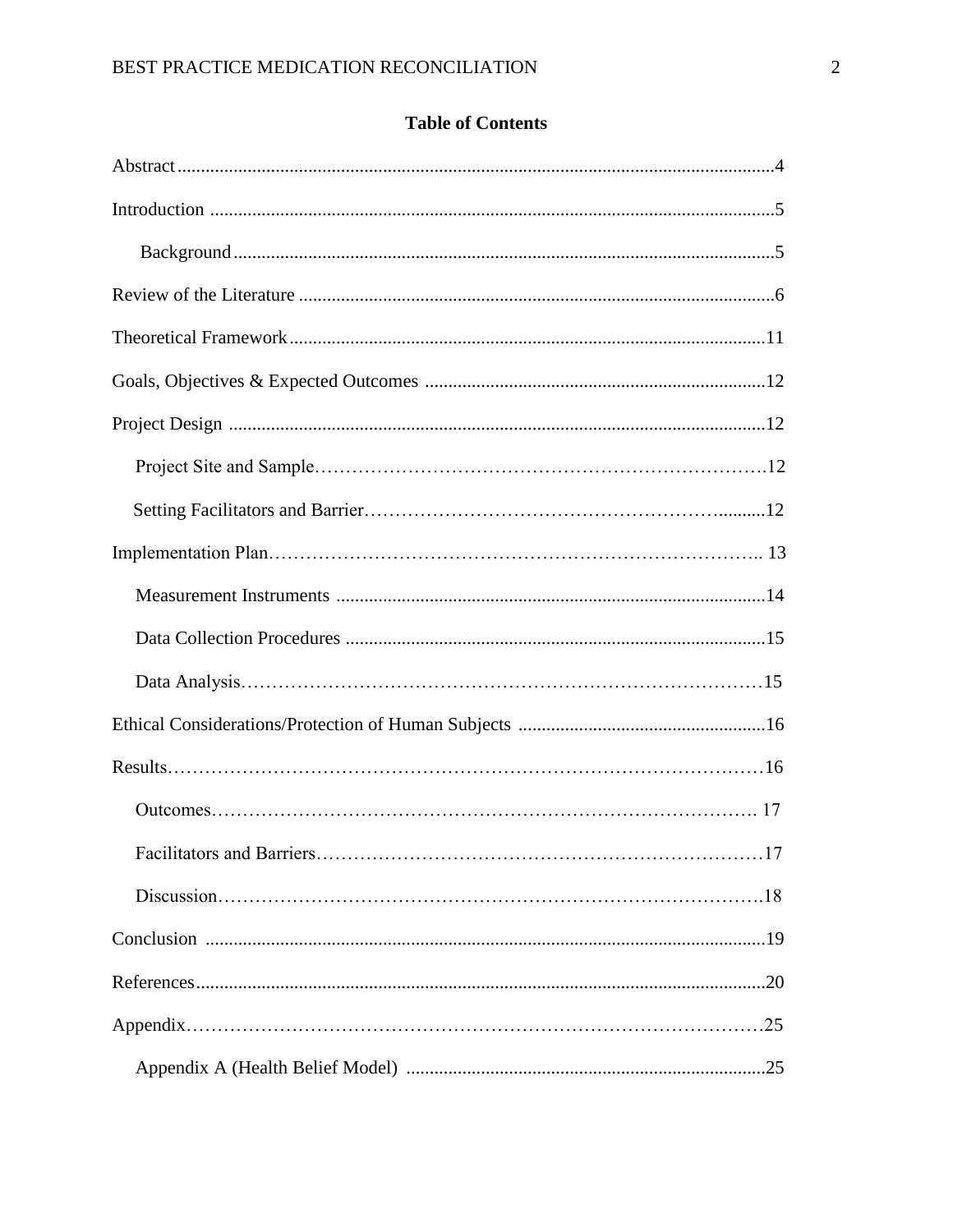## BEST PRACTICE MEDICATION RECONCILIATION 3

|--|--|--|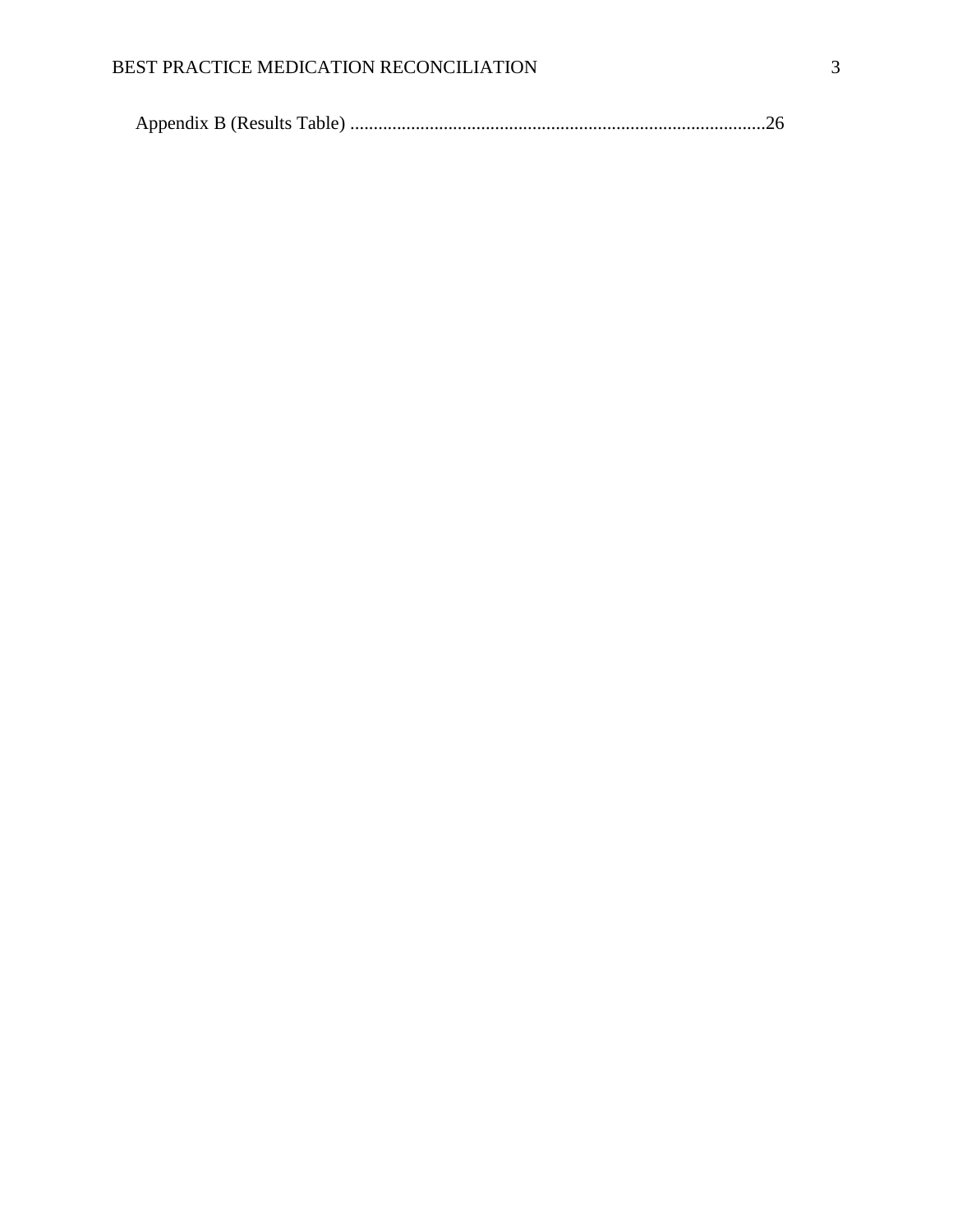## **Abstract**

*Background:* Medication safety is a focus of the Joint Commission's National Patient Safety Goals and research supports improved medication reconciliation as a strategy to reduce medication errors and adverse drug events. In a busy, outpatient specialty clinic where patients are routinely considered for high-risk pharmaceutical therapies, a consistent medication reconciliation process is essential for patient safety and positive health outcomes. *Purpose:* To improve consistency of medication reconciliation in this high-risk outpatient setting. *Method:* Based on a gap analysis between evidence-based and current practice, a quality improvement intervention was implemented to increase patient engagement in the medication reconciliation process. A reminder prompt was added to automated appointment notification calls and staff provided verbal cues to patients along with a printed copy of the medication list for review during the check-in and rooming process. A report was created to capture whether medication reconciliation was completed at the same time as provider-patient visits, and rates of reconciliation completions were calculated. *Results:* Prior to implementation of this project, medication reconciliation completion rates were calculated at an average of 35.6% over the three months prior. During the six-week intervention period, reconciliation rates improved in the range of 4.4-10.7% over that of the pre-intervention average rate. Medication list completeness and accuracy, however remain a challenge. *Conclusion:* Increased patient engagement showed a positive effect on medication reconciliation completion rates in the outpatient setting but did not surpass the goal of at least 50% reconciled. Further interventions, including staff training to improve competency in comprehensive, accurate medication reconciliation is warranted.

*Keywords:* medication reconciliation, adverse drug interactions, outpatient, multidisciplinary, adverse drug events, medical error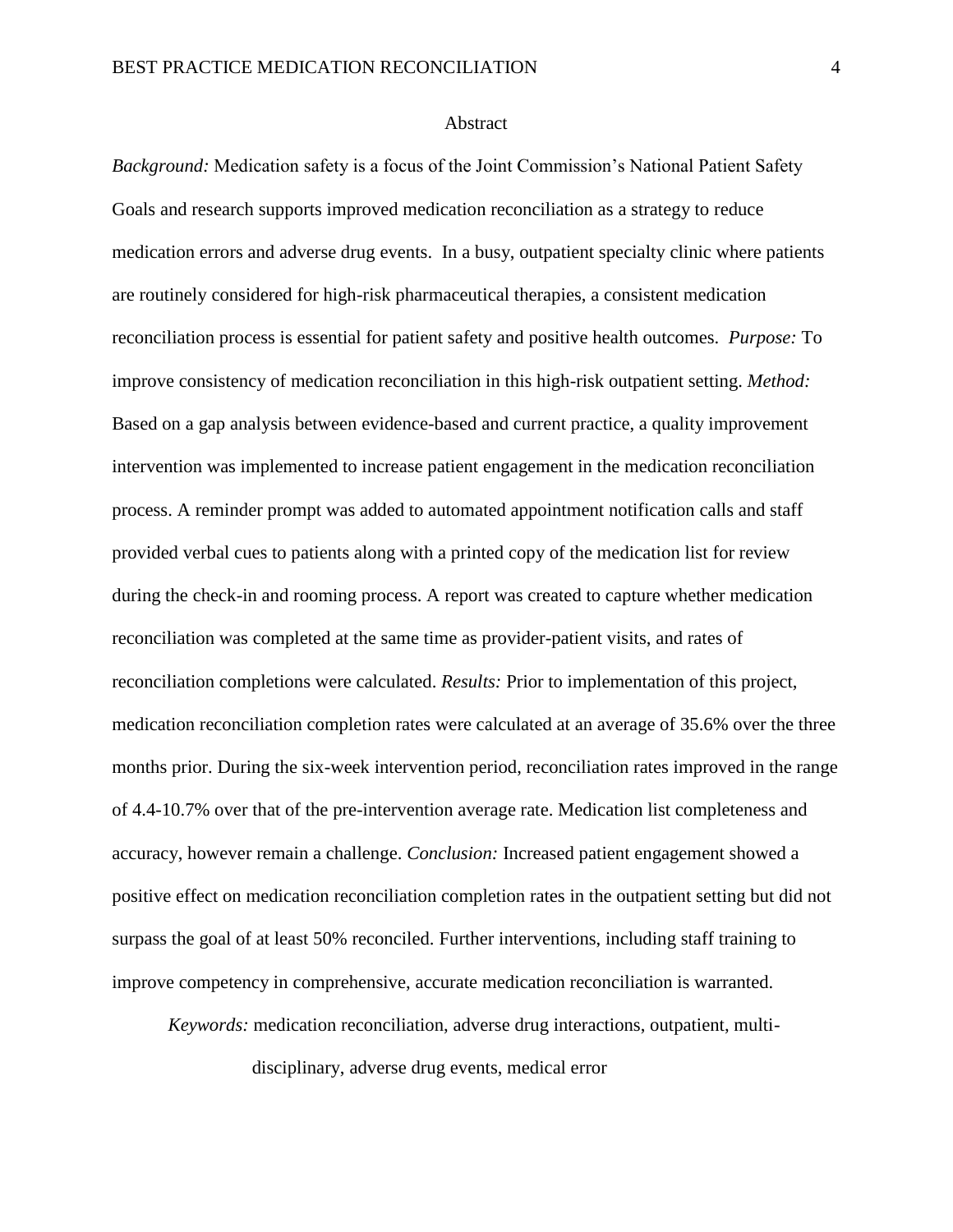Best Practice Medication Reconciliation in the Outpatient Setting

Since the release of the Institute of Medicine's (IOM) "To Err is Human" report in 1999, the concern about medical errors and their impact on both patient outcomes and healthcare associated costs has increased. One of the IOM's six quality domains cited in their follow up report "Crossing the Quality Chasm" (2001) is that healthcare should be safe. Medication reconciliation has been suggested as a means of improving medication safety. The following project was intended to address the issue of medication safety by improving the medication reconciliation process in an outpatient hematology-oncology clinic setting.

## **Background**

Medication reconciliation is defined as formulating a current and accurate list of all patient medications (The Joint Commission, 2015). The Joint Commission notes that transitions from inpatient to outpatient care are the riskiest times for medication error and has thus highlighted medication safety as one of their National Patient Safety goals since 2005 (2015). Armor, White and Carter (2016) note that transitions of care result in high numbers of adverse drug events, potential adverse drug events, and medication discrepancies. Healthcare costs associated with adverse drug events are significant and may include both medical sequelae and hospital readmission (Polinksi et al., 2016). In a large scale retrospective analysis of the financial implications of medication errors, Bourgeois, Shannon, Valim, and Mandl (2010) noted that adverse drug event incidence resulting in outpatient and emergency department visits averaged around 15.5 per 1000 persons. Additionally, despite increased awareness of medication safety issues, rates were rising in more recent years reviewed (Bourgeois et al., 2010). Polypharmacy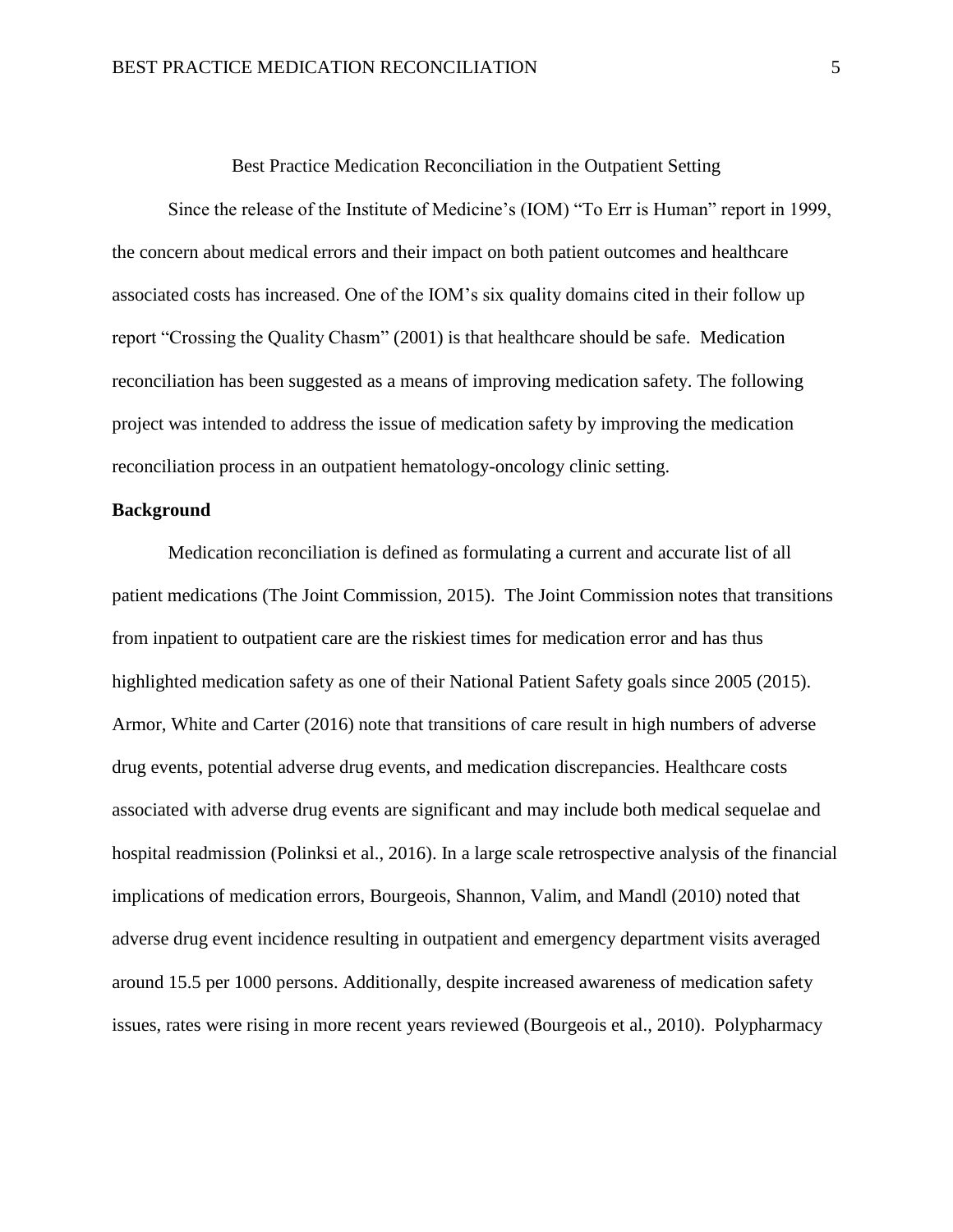and age greater than 65 were particularly susceptible to adverse drug events requiring medical intervention (Bourgeois et al., 2010).

Approximately 40% of medication discrepancies occur because of poor communication and inadequate medication reconciliation processes (The Joint Commission, 2015). A particularly vulnerable time for discrepancies to occur is during transitions of care, which Center for Medicare and Medicaid Services (CMS) defines as any time a patient's care is moved from one area to another, be it hospital to the rehabilitation setting, primary care to specialty practice, or even when patients are discharged to home (CMS, 2014). Additionally, implementation of more effective medication reconciliation processes across transitions of care is an expectation for accreditation. More importantly, optimizing medication reconciliation processes is a means to provide safer, higher quality care (The Joint Commission, 2015). Medication reconciliation has been shown to significantly decrease the number of medication discrepancies and related adverse drug events (Najafzadeh et al., 2016; Polinski et al., 2016). While the effect medication reconciliation may have on overall healthcare cost reduction remains somewhat unclear, newer research attempts to quantify cost-benefit analysis of medication reconciliation programs to solidify their value (Karapinar-Çarkıt et al., 2017; Najafzadeh et al., 2016).

The Agency for Healthcare Research and Quality refers to this list as the "One Source of Truth" (2012, p.1). This one, inclusive list must consider not only what is ordered for the patient, but also what has been ordered in the past, and most importantly, what the patient is currently taking for medication (The Joint Commission, 2015). Each medication on the list should have all the necessary components for a complete order: right drug, dose, route, frequency and purpose (The Joint Commission, 2015). All disciplines caring for the patient should have access to this singular medication list for safest provision of care (Agency for Healthcare Research and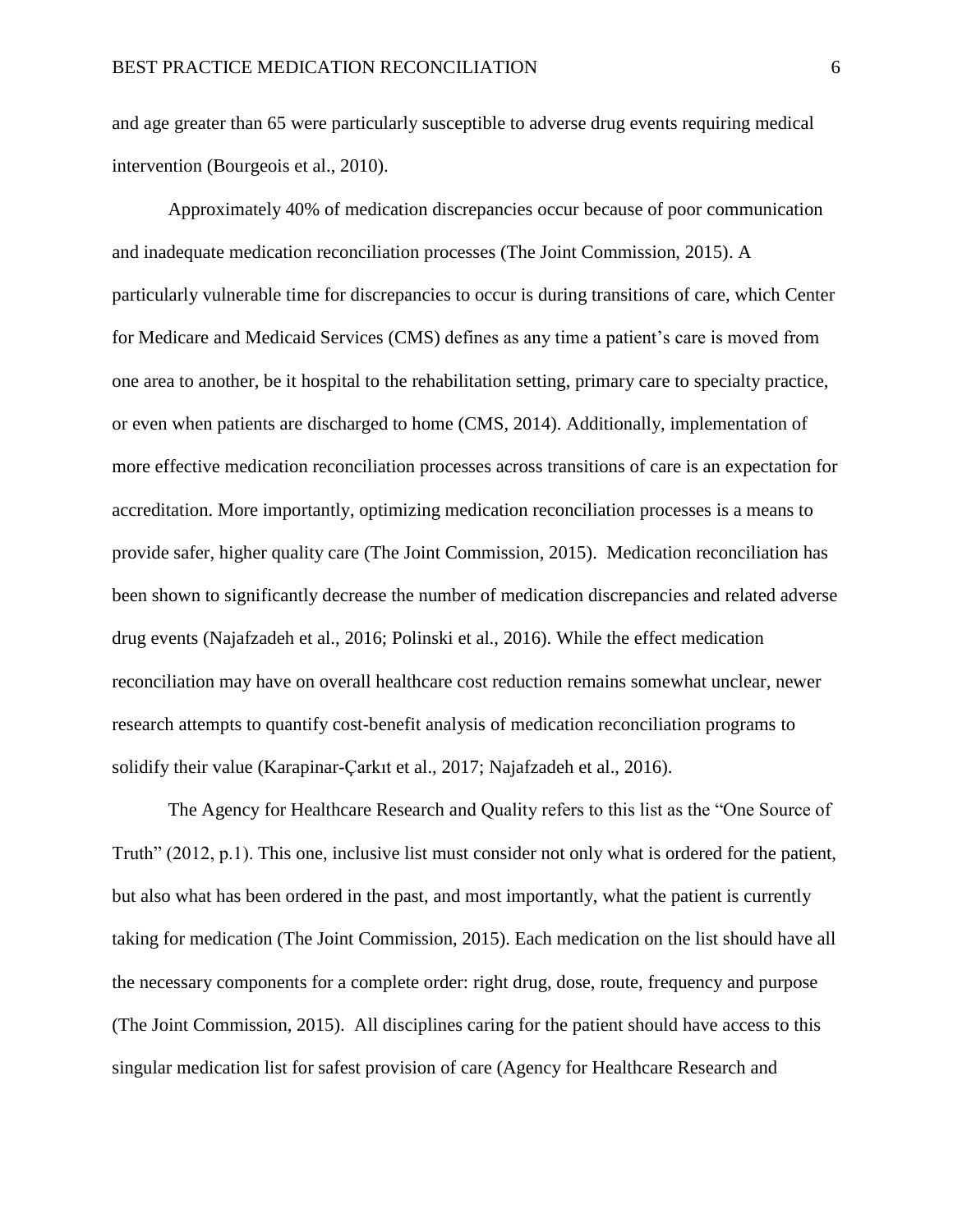Quality, 2012). Reconciliation of this list should be completed at all care transitions, but also whenever new medication orders are being written (CMS, 2015; The Joint Commission, 2015). In the outpatient hematology-oncology clinic where this evidence-based project was implemented, patients are frequently receiving specialty (high-risk) pharmaceutical treatments, and so accurate medication reconciliation is even more essential for patient safety.

#### **Literature Review**

A review of the literature regarding medication reconciliation was conducted to ascertain best practices for prevention of adverse medication events, with attention to nursing interventions. Searches were conducted using CINAHL, PubMed, Academic Search Premier, and Cochrane databases and the keywords *medication reconciliation, medication discrepancies, adverse drug event, outpatient, nursing, and intervention*. In all, sixty-three different articles were identified. Duplicate articles were excluded, leaving forty-five to be reviewed more closely. Abstracts were screened for possible applications to the outpatient clinic setting, and those that did not apply were excluded. While there are strong, randomized studies supporting the efficacy of medication reconciliation and inpatient interventions, the literature does not strongly address outpatient settings, and those that do are generally of quasi-experimental nature with small sample groups. In the end, fifteen articles that addressed different possible approaches to improve medication reconciliation were included based on the quality of the evidence and application to practice setting. These articles were then reviewed in full and evaluated for strength using the Johns Hopkins Nursing Evidence-Based Practice (JHNEBP) model (Newhouse, Dearholt, Poe, Pugh, & White, 2005). While there was one systematic review rating IA by JHNEBP strength criteria, the majority of articles were rating II A-C due to quasi experimental nature of study design as well as smaller sample sizes.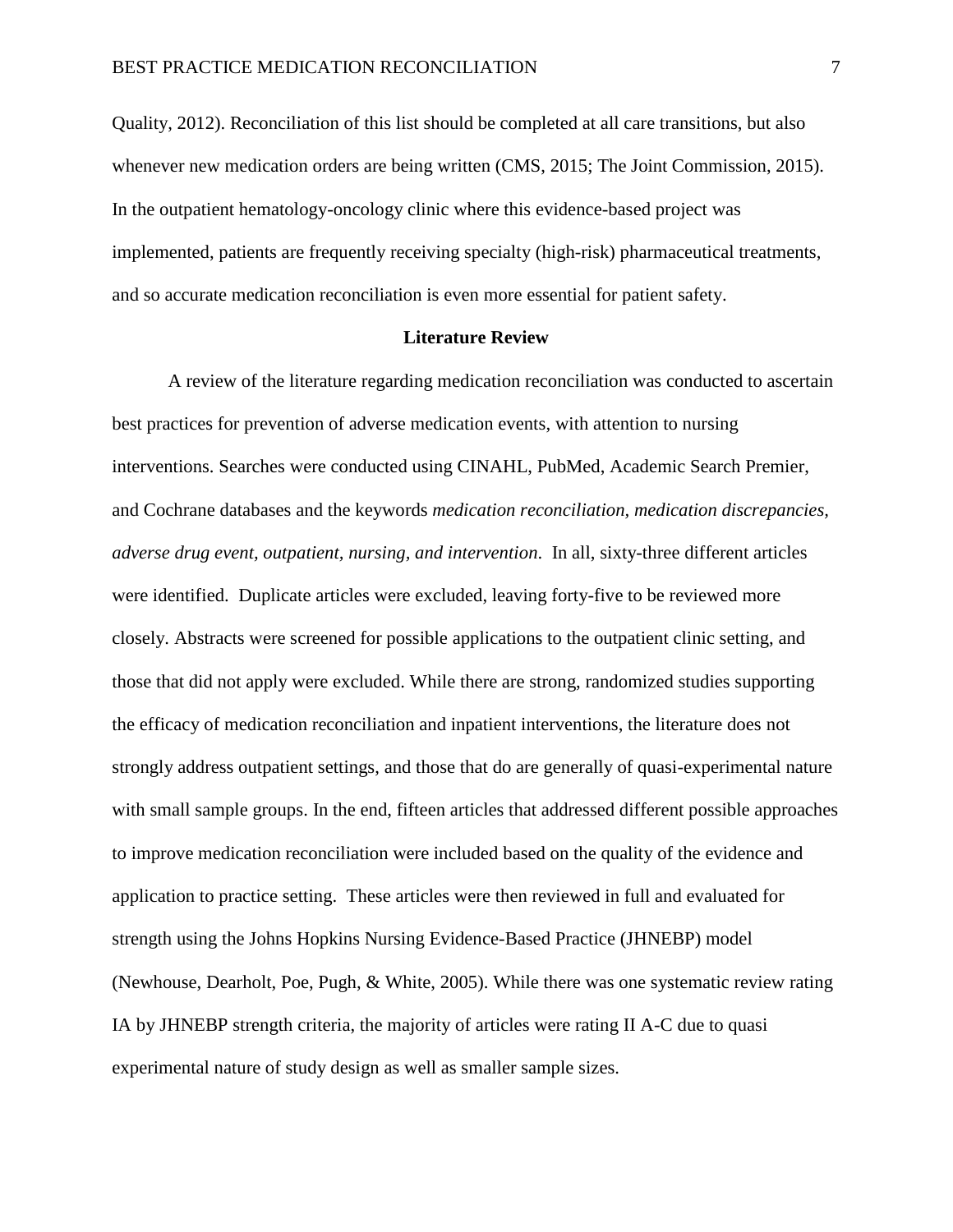The evidence regarding the utility of medication reconciliation in preventing adverse drug events and identifying medication discrepancies is strong (Najafzadeh et al., 2016; Polinski et al., 2016). In a systematic review of hospital medication reconciliation and its effect on medication discrepancies and post discharge outcomes, Kwan, Lo, Sampson, and Shojania (2013) determined that evidence does show that medication reconciliation decreases the number of medication discrepancies. By JHNEBP criteria, this systematic review rates IA for its randomization and large sample size (Newhouse et al., 2005). Najafzadeh et al. (2016) estimate that effective medication reconciliation can reduce preventable adverse drug events by almost half and propose this would recoup the cost of reconciliation interventions due to savings in healthcare utilization. While Polinski et al. (2016) agree on medication reconciliation's effectiveness in preventing adverse drug events, the data was less clear as to its direct effect in decreasing hospital readmissions and related cost savings.

Additional studies have looked at the question of which disciplines should be responsible for the medication reconciliation process. Patients being admitted to a university hospital were randomized into groups where either a registered nurse (RN) or pharmacist completed a uniform process for medication reconciliation (Aag, Garcia, & Viktil, 2014). Results showed that both disciplines identified similar rates of medication discrepancies, and the clinical significance of medication discrepancies identified were comparable in both groups (Aag et al., 2014). Though the sample size of 201 was moderate, the randomization of the intervention improves this study to a IIA by JHNEBP criteria (Newhouse et al., 2005).

As opposed to comparing effectiveness of one discipline versus another, nursepharmacist collaboration was investigated in a joint medication reconciliation process instituted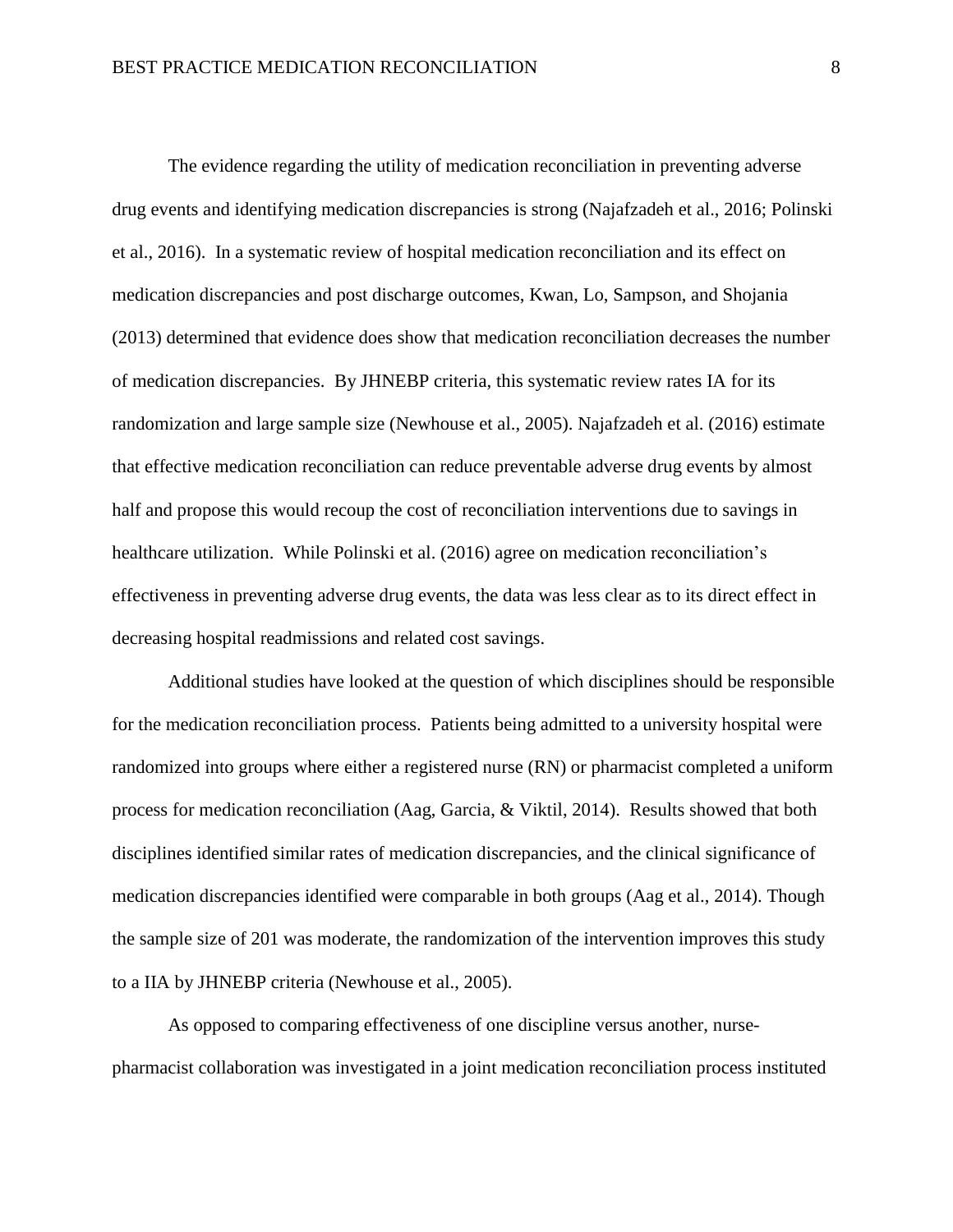for over 500 patients in a tertiary hospital (Feldman et al, 2012). Nursing created a home medication list which was then compared by pharmacy with physician ordered medication list. The study showed that 40% of records had a medication discrepancy, and of these, 70% rated 2 or 3 on the harm scale (Feldman et al, 2012). The moderate sample size and quasi experimental nature of the study rate it IIB by JHNEBP guidelines (Newhouse et al., 2005).

Only a few studies directly addressed the challenges of medication reconciliation in the outpatient setting and tried specific interventions to improve rates and accuracy of reconciliation. Many subscribed to increased patient engagement in the medication reconciliation process, which research shows is an essential component to success (McCarthy et al., 2016; Scnhipper & Labonville, 2016). Varkey, Cunningham, and Bisping (2007) implemented mailed reminders to patients to bring updated medication lists to appointments, along with active patient participation in correcting noted discrepancies in their own electronic medical record. Post interventions medication discrepancy rates decreased by 50% (Varkey et al., 2007). Due to the small sample size (n=104) and quasi-experimental nature of this study, it rates IIB by JHNEBP criteria (Newhouse et al., 2005).

In a larger and longer-term study, Weingart et al (2007) looked at the effects of providing patients their medication list on clinic check-in for their review. Prior to intervention, the clinic estimated 81% of medication lists contained at least one discrepancy (Weingart et al, 2007). Over two years more than 24,000 medication lists were reviewed and 90% of those with identified discrepancies were reconciled in the medical record (Weingart et al, 2007). While quasi-experimental in nature, the sample size and length of intervention strengthen this evidence to IIA by JHNEBP criteria (Newhouse et al., 2005).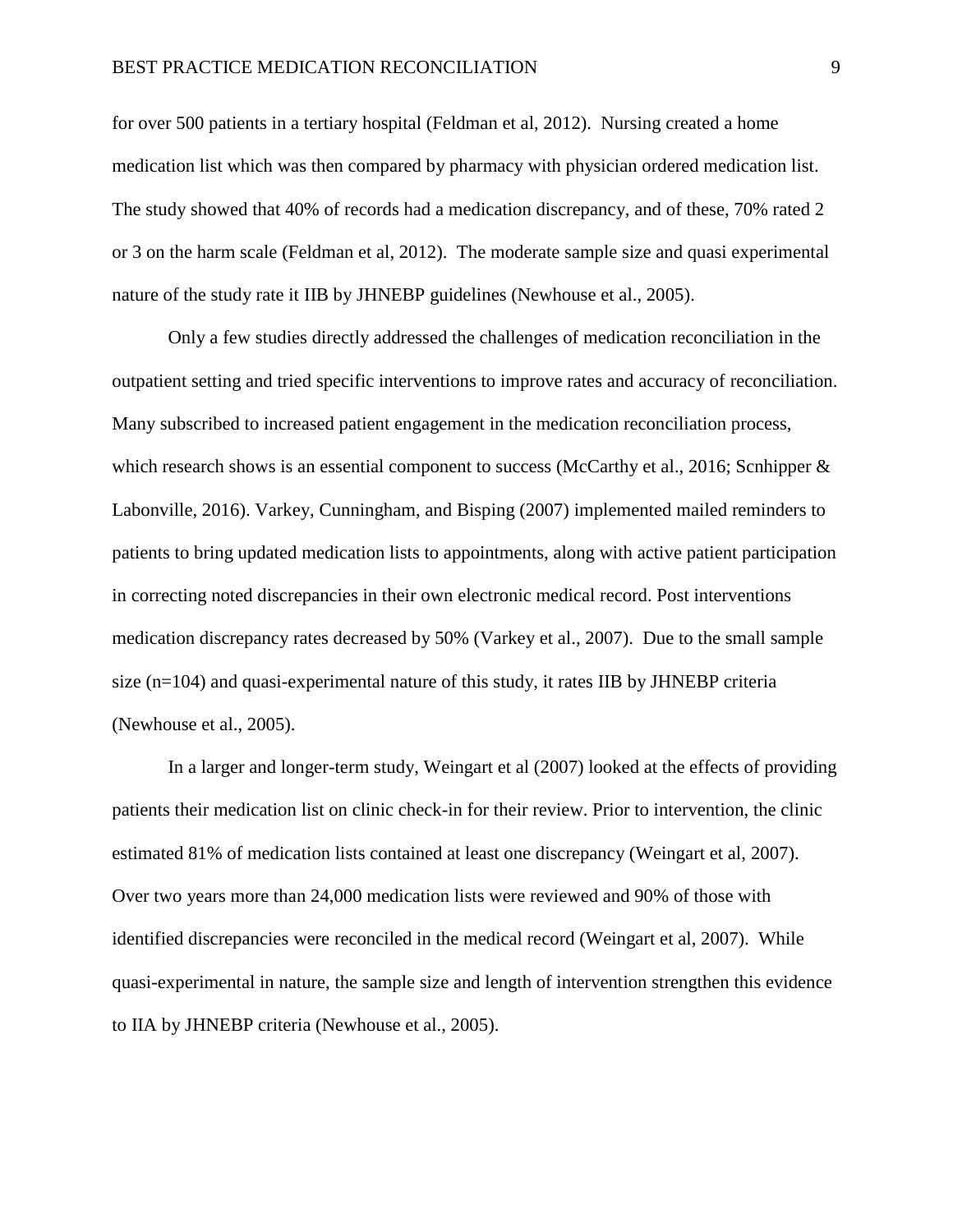Schnipper and Labonville (2016) note that use of social marketing, community engagement and health information technology such as patient portals are also effective ways to involve patients and caregivers in the process of medication reconciliation. In an intervention to better capture accurate medication reconciliation in a homeless population, one clinic found success with a "Pack Your Bag" campaign where patients were provided a bag to keep their medications in and encouraged to bring this bag along to all healthcare appointments (Alexander, Matzke, & Goode, 2012).

Staff engagement regarding the importance of medication reconciliation was also investigated. An intervention aimed at resident physicians who rotated through an outpatient pain clinic setting included education regarding the importance of medication reconciliation and the process for completing reconciliation (Neufeld, Fernandez, Christo, & Williams, 2013). Positive reinforcement was given when completion rates improved (by way of public acknowledgement) (Neufeld et al., 2013). Post intervention completion rates were 82%, an impressive four-fold improvement from preintervention compliance rates (Neufeld et al., 2013). Due to the small sample size (n=36) and quasi-experimental nature of this study, it rates IIB by JHNEBP criteria (Newhouse et al., 2005). McCarthy et al. (2016) conducted their own investigation into how to improve medication reconciliation and found that providing support staff education and promoting their engagement was essential to improved medication reconciliation processes.

Best utilization of electronic medical records (EMR) in supporting medication reconciliation processes has also been a focus of research. Schnipper et al. (2012) instituted a medication reconciliation application in ambulatory clinics aimed to improve post hospitalization medication reconciliation. Although indicative of quality processes that are possible with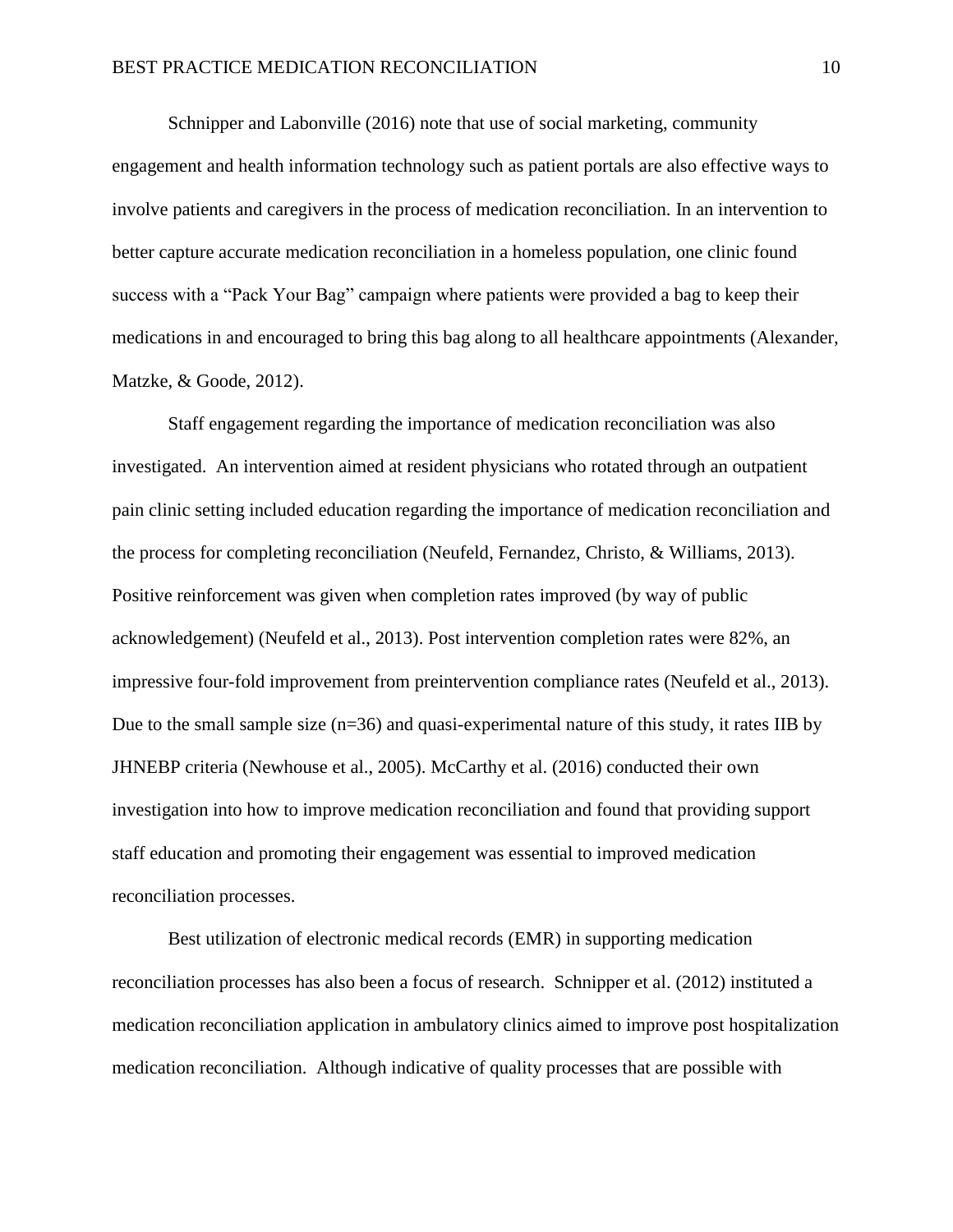electronic medication records, the study was narrow in its application to offices that are synched in the same system as area hospitals and was not created for general patient population use. By JHNEBP criteria, the study ranks IIC (Newhouse et al., 2005). The use of secure messaging via patient portals where patients can self-edit their medication record was investigated as a new option for ongoing medication reconciliation, but due to the mixed demographic of healthcare patients this does not yet appear a good generalized intervention (Raghu, Frey, Chang, Cheng, Freimund, & Patel, 2015

While a wealth of research supporting utility of medication reconciliation to decrease medication discrepancy exists, it most centrally focuses on inpatient transitions and initial post discharge time. Outpatient settings have been minimally studied. Due to their significantly different nature from inpatient settings, further investigation into best practices for most accurate medication reconciliation processes is warranted (McCarthy et al., 2016). The research does support the importance of multidisciplinary involvement in the reconciliation process for best outcomes, and involvement of patients directly is also strongly promoted (McCarthy et al., 2016). EMRs are a wealth of opportunity to be explored, but due to the variability in EMR programs from site to site, cannot be the primary focus yet in medication reconciliation.

#### **Theoretical Framework**

The project was rooted in the Health Belief Model (Appendix A), which attempts to understand why patients make decisions about health behaviors that they do (Current Nursing, 2012; Hockbaum, Rosenstock, & Kegels, 1952). The authors of the HBM propose that to engage in health promoting behaviors, patients will consider various factors including severity of the health risk, their perceived susceptibility to said risk, and how easy or difficult preventative action might be (Current Nursing, 2012; Hockbaum et al., 1952). In later versions, it is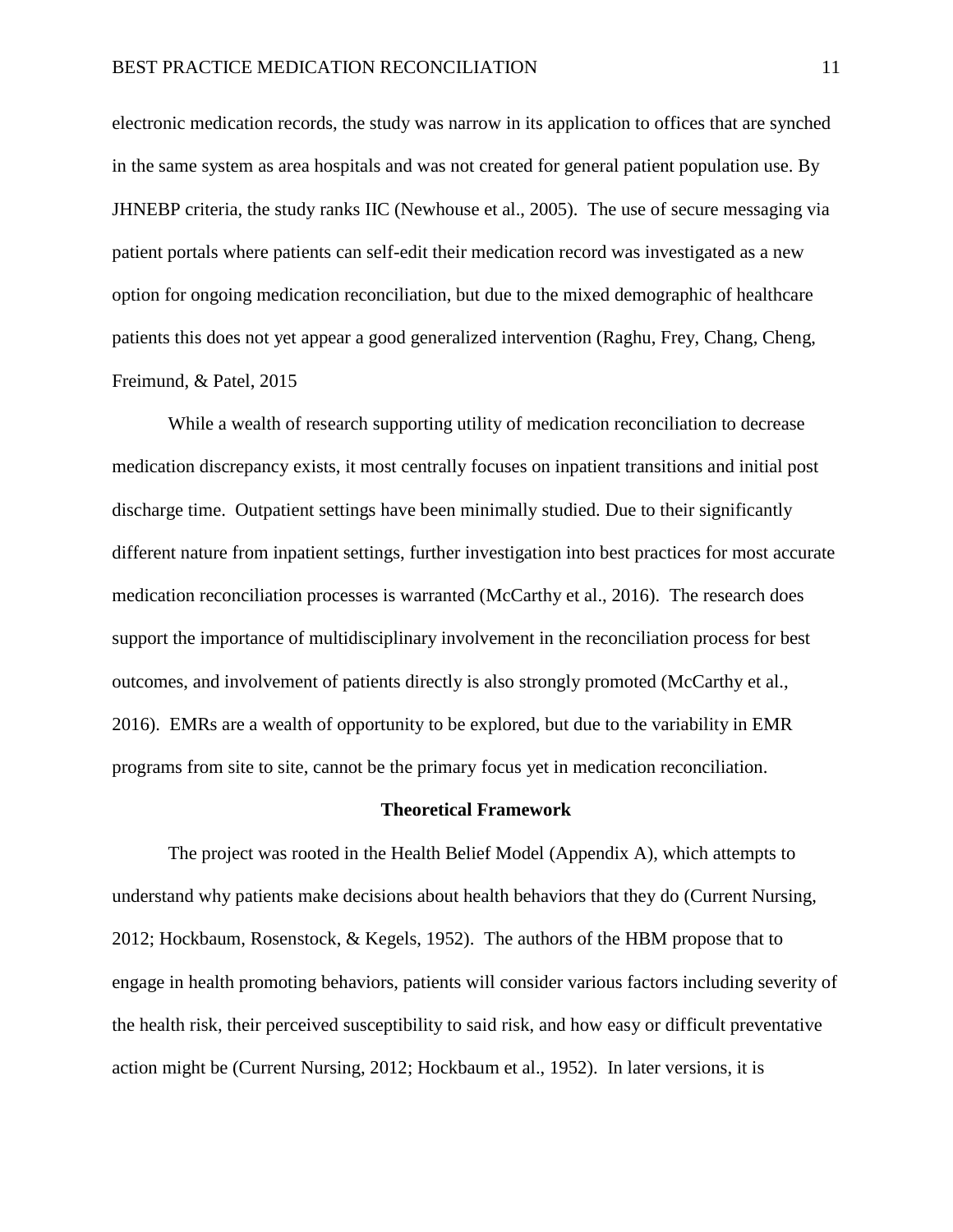suggested that for patients to participate in health promoting behaviors, they must believe in their own ability to affect change on the associated risk (Current Nursing, 2012; Hockbaum et al., 1952).

## **Goals, Objectives and Expected Outcomes**

In this medication reconciliation quality improvement project, the aim was to better engage the patients themselves in the medication reconciliation process, thereby improving accuracy and consistency of completion. By educating patients of the importance of medication reconciliation and their role in communicating changes to their medication regime, the aim is to improve the process in this high-risk outpatient setting. Additionally, by advertising our quality improvement project outcomes as we went along, the hope was to reinforce to patients the positive effect their participation yields.

Per the Meaningful Use Measure put forth by CMS (2012, 2015), the expectation is that medication reconciliation be completed in at least 50% of relevant patient encounters which include transitions of care, any time when new medications are being considered, or it has been a long time between appointments. In this clinic, patients were being considered for new medication therapy most of the time, so medication reconciliation was prudent at all patient visits. The denominator was defined as the total number of relevant patient encounters and the numerator was defined as the actual number of encounters where medication reconciliation took place. As an internal benchmark, the initial documented completion rate of medication reconciliation per relevant patient encounter in the clinic was approximately 35%. The initial goal of this project was to surpass the 50% mark as suggested by CMS (2012), with hopes to progress to the ideal 100% completion when a working best process for medication reconciliation in the clinic had been established.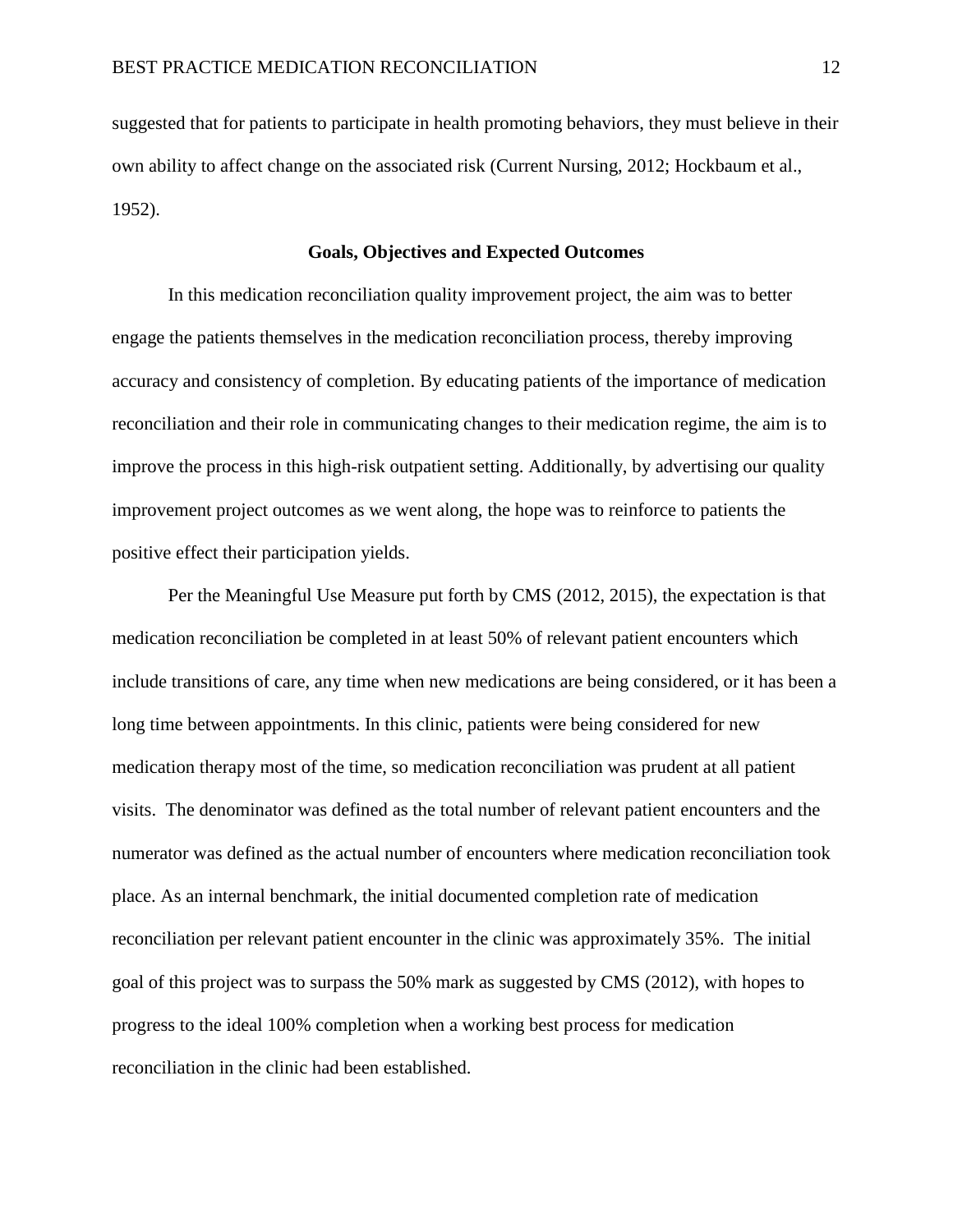## **Project Design**

The DNP project was a quality improvement project that focused on process improvement and hoped to increase accuracy and consistency of medication reconciliation in a busy, high-risk clinic setting. Quantitative reports were mined from the existing clinic EMR to assess rates of medication reconciliation completion prior to, during and post intervention. By engaging both staff and patients in a clarified, evidence-based approach to medication reconciliation, we hoped to decrease risk and improve patient safety in regard to medication therapy.

#### **Project Site and Population**

The setting for the quality improvement project was a busy, outpatient hematologyoncology clinic embedded in a community hospital in southern New Hampshire. The clinic has four to five providers seeing approximately 12-15 patients apiece each weekday, for a total of approximately 300 patient encounters each week. Due to the nature of the setting, the patient subjects are high acuity, with complex health issues, and very frequently require high risk medication intervention for their disease. Data regarding completion of medication reconciliation were obtained from the EMR, with patient specific identifiers omitted, thus protecting subject confidentiality. Research supports utilization of data from the EMR as a reliable method to capture change in medication reconciliation quality and consistency over time (Kern et al., 2017). As this was a quality improvement project, and the usual documentation system was utilized for data collection, it was not necessary that patients undergo individual consenting for this project.

## **Implementation Plan**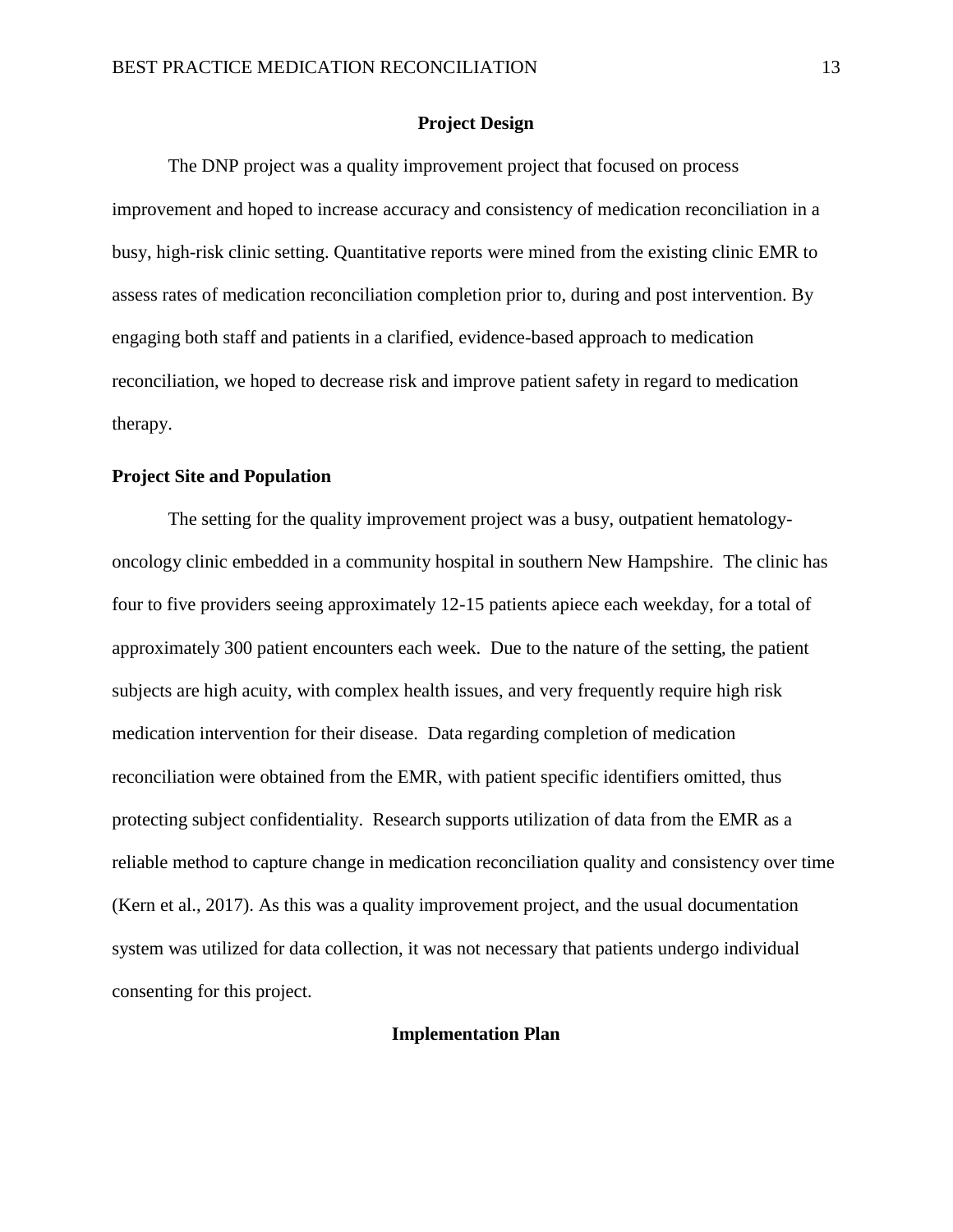Based on the literature, the DNP student implemented the following medication

reconciliation quality improvement project:

- 1. Patients were informed of the expectation that they come to clinic prepared to update their medication list with any changes.
- 2. Patients were prompted to bring updated medication lists when called by the automated appointment reminder system two business days ahead of their appointment.
- 3. A copy of the electronic medication list was provided at patient check-in, with a verbal prompt to review and make changes as necessary.
- 4. Medical assistants prompted patients to review medication list when they were placed in examination rooms to see providers.
- 5. The provider seeing the patient used this same list to initiate an in-depth medication history interview.
- 6. Finally, accepted final changes (or notation of no changes) were updated by providers, or delegated to nursing staff to adjust in the EMR and marked as "reconciled".

As per usual protocol, all medication lists were reviewed for accuracy and drug interactions with any new medication orders by the clinic's pharmacy team. The goal of the project was to align the process of medication reconciliation in the clinic with evidenced bestpractice, and to adhere to this process in more consistent fashion. This intervention was aimed to improve the clinic's rate of completion and documentation of medication reconciliation at every patient encounter, to help prevent adverse drug events and promote best patient outcomes. A simple run chart showing the reconciliation rates each week was an effective tool to show staff and patients how things were going. The benefit of a run chart is that it shows trends of change over time. By posting a run chart visibly in the clinic and updating it regularly with most recent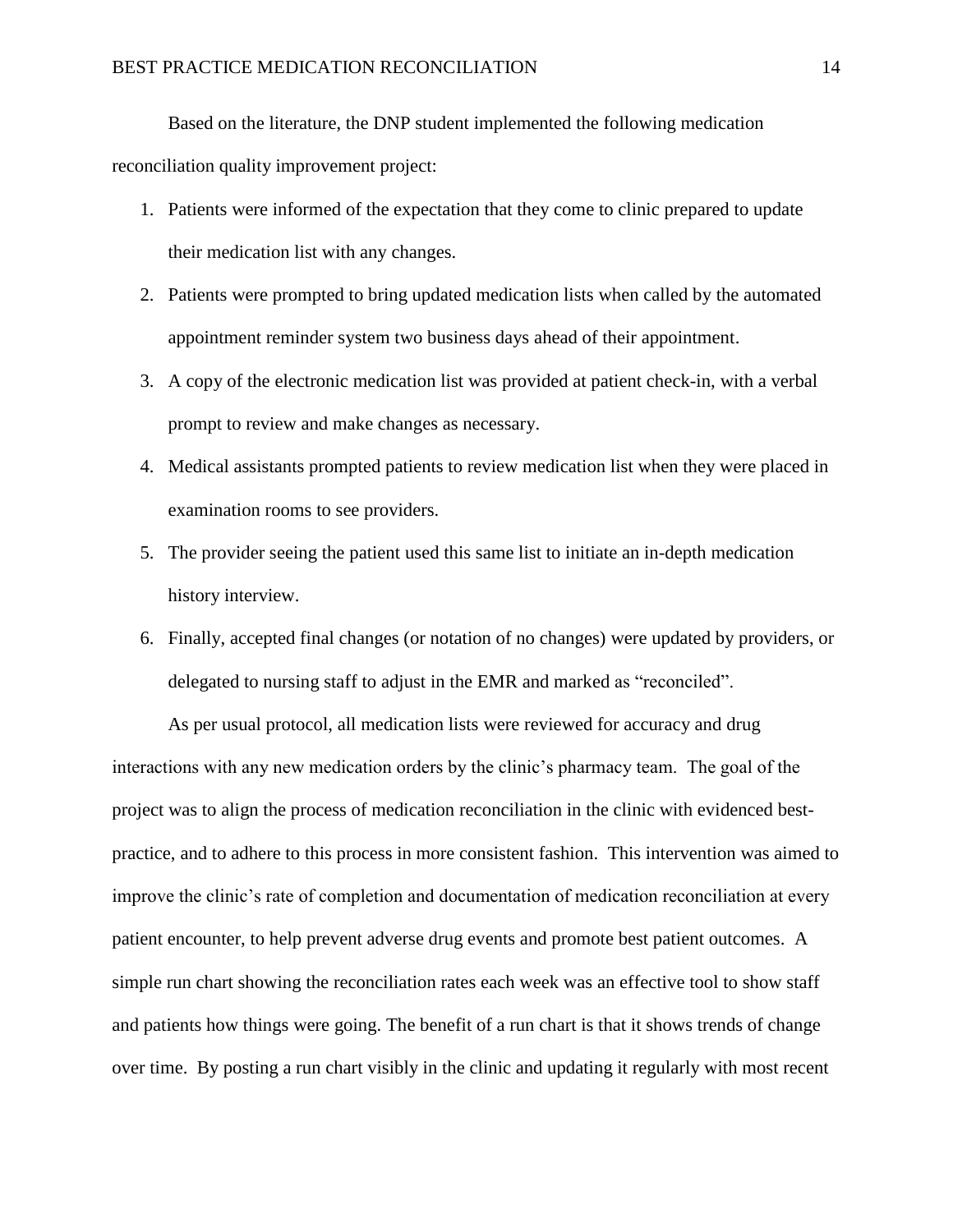outcome percentages, both staff and patients were reminded that their efforts were making a difference.

#### **Measurement Instruments**

To evaluate the DNP project, the Meaningful Use Measure for medication reconciliation put forth by CMS was utilized (2012, 2015). Number of medication reconciliation completions per relevant patient encounters was assessed via data mining from the EMR. According to CMS, relevant patient encounters include not only transitions of care, but also any patient encounter where medications are to be adjusted or prescribed (2012, 2015). As these parameters apply to essentially every patient visit in the hematology oncology clinic for this project, reports comparing number of medication reconciliation completions per total number of patient visits were utilized.

## **Data Collection Procedures**

The clinic's in-house information technology representative assisted in creating a report to capture completed patient visits and whether medication reconciliation has been marked as "reconciled" in the EMR on these same visit dates. This data collection was reliant on staff manually toggling the "reconciled" button whenever medication lists are updated in the EMR, thus the importance of pre-intervention staff education. Reports were run pre-intervention, weekly throughout intervention, and post intervention. To ensure reliability of providers toggling the "reconciled" button, each week one reconciled medication list was confirmed with the patient directly to ensure its accuracy.

#### **Data Analysis**

Rates of medication reconciliation completion were calculated by dividing number of completed reconciliations by total number of visits completed over a given time frame. Pre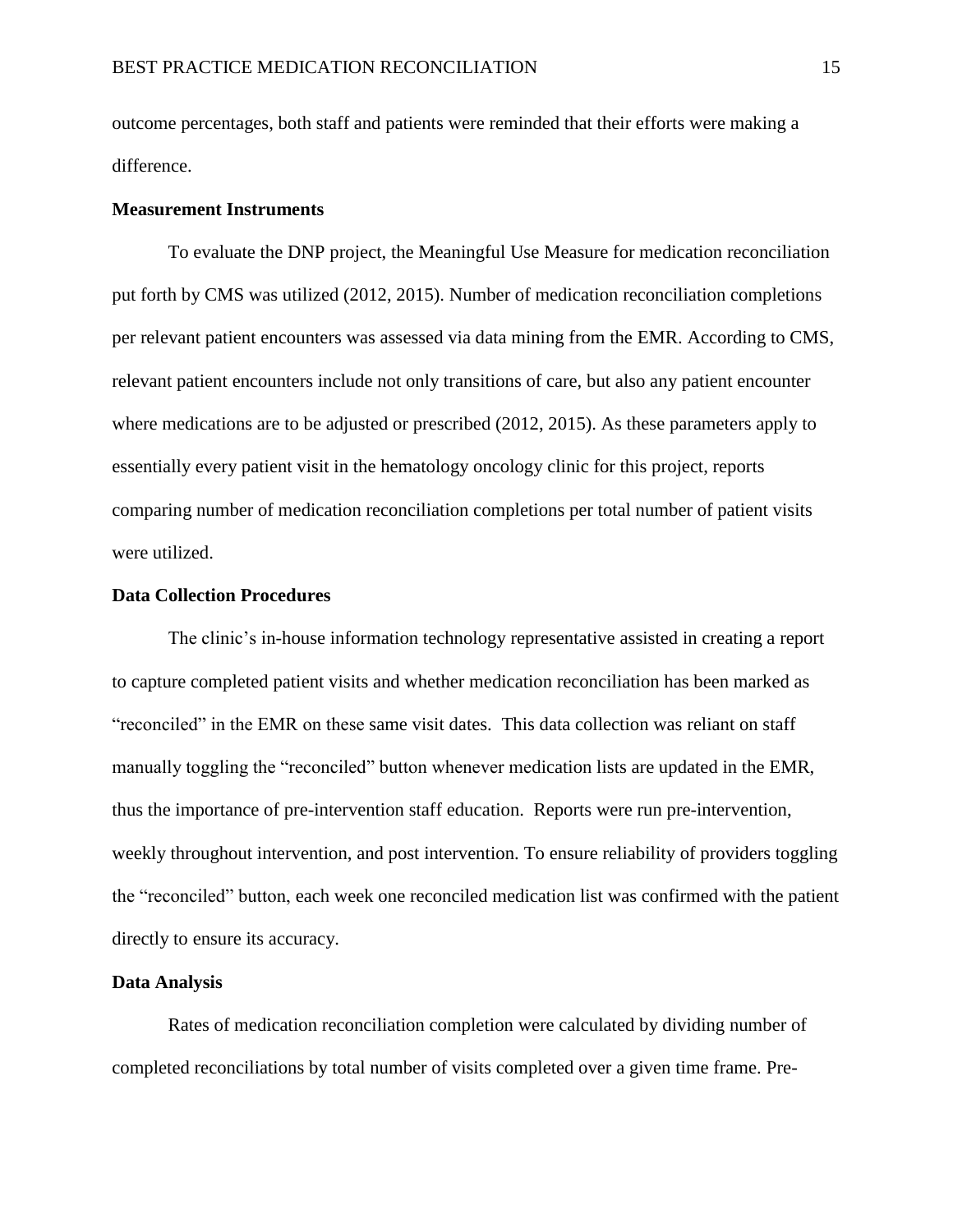intervention rates were calculated, as well as weekly rates throughout the six-week intervention in hopes of assessing for improvements. This allowed for ongoing rates of change to be calculated during the intervention period. Post intervention reconciliation rates were compared to pre-intervention rates to ascertain overall percentage rate of change.

## **Ethics and Human Subjects Protection**

The DNP project proposal was submitted along with a determination of human subject research form to the UMass Amherst, and the project was confirmed as quality improvement and so was exempt from IRB review requirement. At the implementation facility, the proposal was reviewed by the Professional Nursing Development Council and again was determined to be quality improvement in nature and thus did not require facility IRB review. Patient specific data was not required when obtaining data for reconciliation rate calculations. Reports were run utilizing visit dates, a visit completion "capture" that happens in the EMR to confirm to billing staff the visit occurred, and a flag for the medication reconciliation toggle rather than requiring any patient identifying information. Therefore, informed consent was not required for this intervention and protection of patient health information was maintained. The information technology specialist for the clinic EMR assisted in creating said report format, and this DNP student was able to run the report at planned intervals. All EMRs were password protected by credentialed staff who are clearly identified in record documentation. Staff maintained HIPPA privacy standards as required by the facility and greater accrediting bodies in healthcare.

#### **Results**

Reconciliation rates were calculated for the three months prior to the project implementation and averaged to a rate of 35.6%. After initiation of the intervention, reconciliation rates jumped to 57% in the first week of the project. Thereafter, reconciliation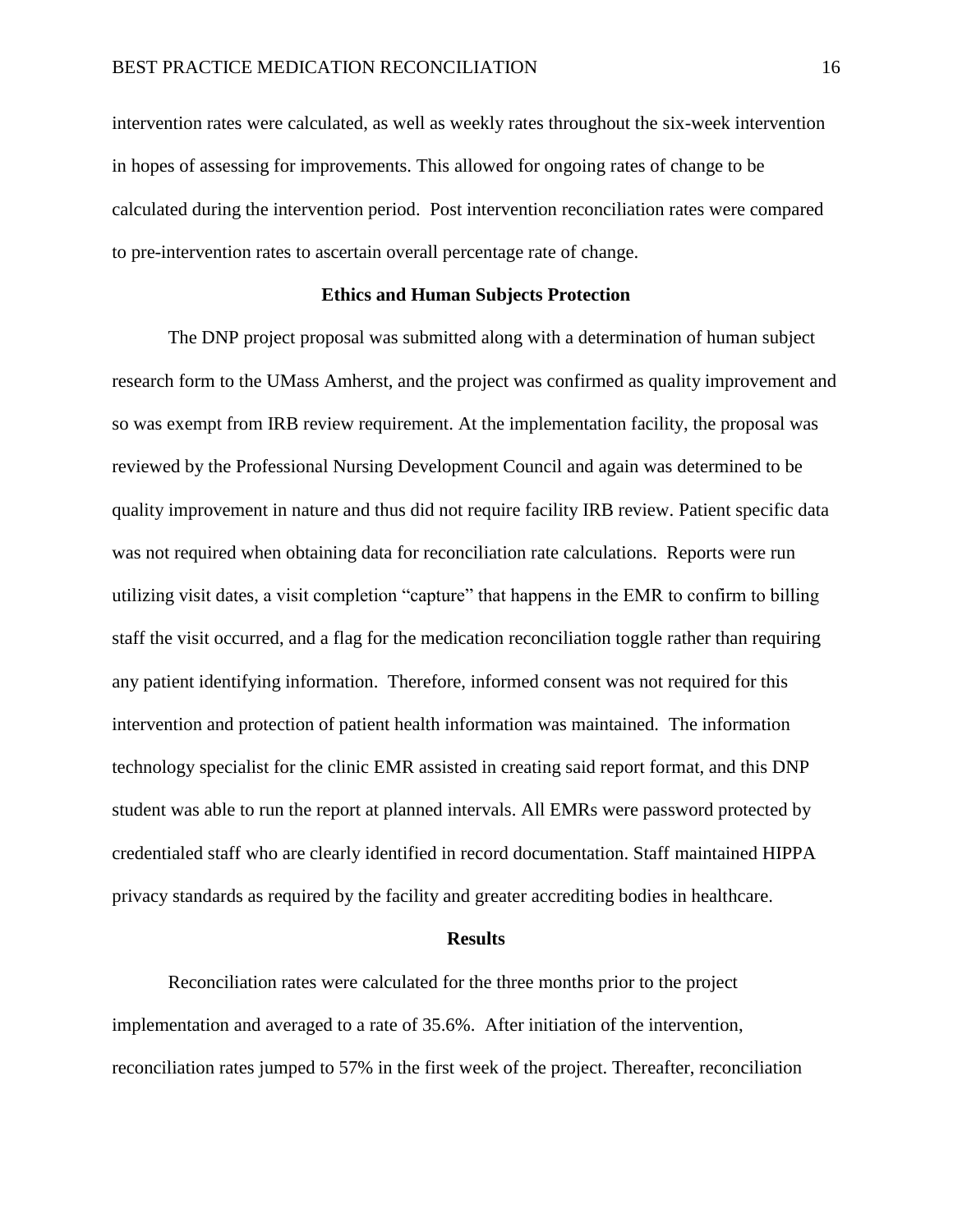completion rates declined into the 40-46% range for the remainder of the six-week intervention. These rates represent anywhere from a 4.4% to 10.7% increase in reconciliation rates from the pre-intervention average. A run chart of reconciliation rates was displayed in the clinic for patient and staff viewing:



## **Outcomes**

While medication reconciliation rates improved during this intervention, they did not surpass the initial goal of more than 50% reconciled. Further intervention will be required to meet this initial goal, as well as progress toward the ultimate goal of 100% medication reconciliation completion in this high-risk, outpatient clinic.

## **Facilitators and Barriers**

Initially, there were some barriers to implementation. The process for project review and exemption from the facility IRB was a very slow moving one, and required multiple outreaches, meetings and resubmissions of documentation to various committee members. Once approved, the implementation site was in process of installing an upgrade to the current EMR, which further deterred initiation of the project as report capabilities were out of function for a few days.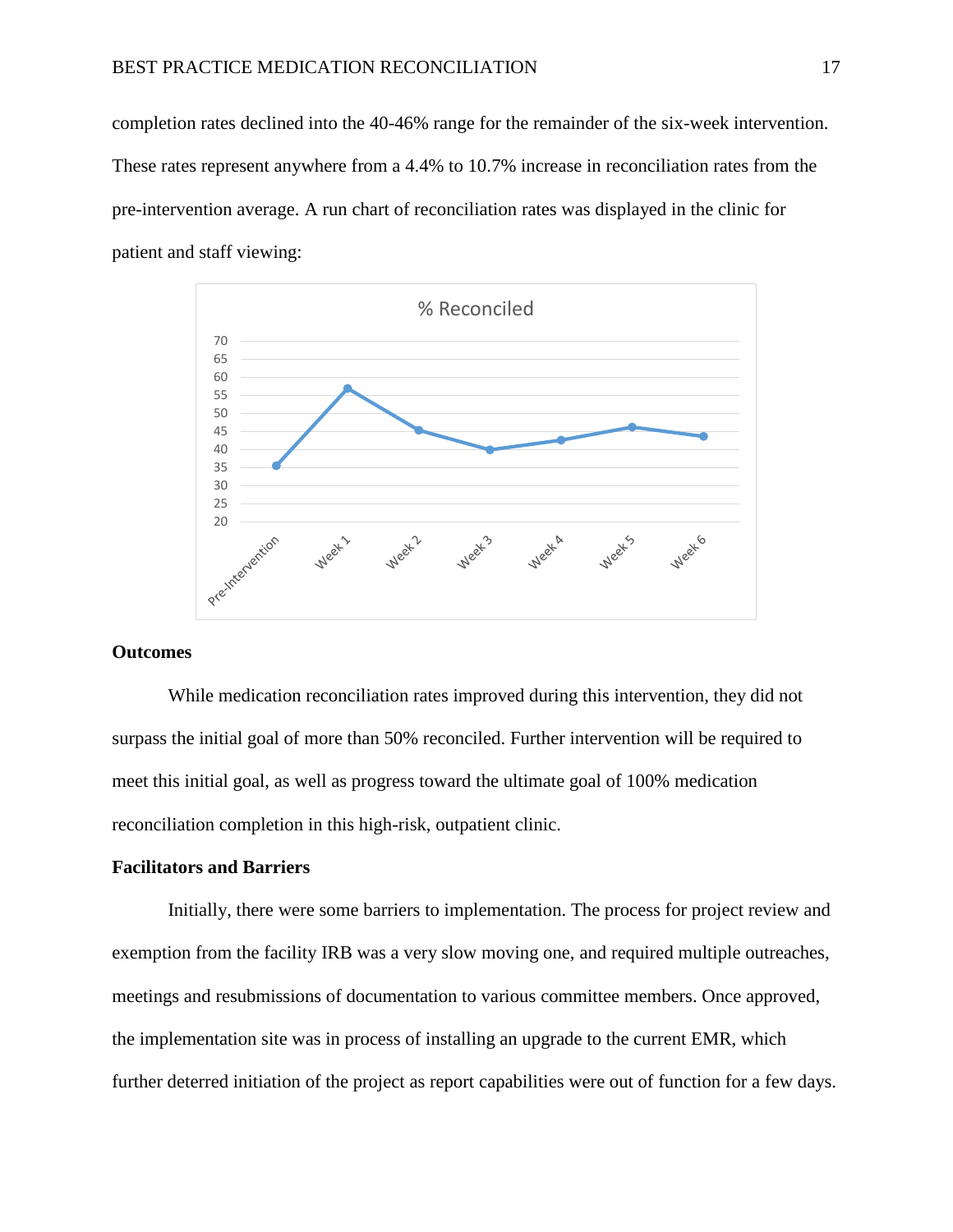Between the time the project proposal was submitted and the time for implementation came about, the process for patient reminder calls was transitioned from clinic staff calling manually, to an automated appointment reminder call. The process for changing the script relayed to patients through this automated call was an additional time delay in implementation of the project.

Facilitators for the project included full support for medical and clinical directors in the implementation site from the very beginning of project proposition; the philosophy that medication reconciliation was instrumental in lowering risk for adverse drug events was shared wholeheartedly by clinic leadership who were very invested in this project from the beginning. The implementation site facility is also very focused on quality improvement projects currently, and so the timing of this DNP project was fortunate in that it aligned with the forefront of facility priorities.

#### **Discussion**

The overall reconciliation completion rates for the clinic improved during the implementation from those prior to it. The significant jump in reconciliation rates during the first week of the intervention seems likely in some part due to the staff's renewed engagement in the process after roles had been reinforced and the project introduced. Thereafter, the stabilization of improved reconciliation rates is suggestive of an ongoing effect of the intervention itself.

Part of the intervention proposed included a weekly audit of a reconciled medication list to investigate its accuracy. This was proposed to ensure staff were not just toggling "reconciled" without actually reviewing the medication list with patients. These audits showed that changes had most often been made when lists were marked "reconciled", suggesting staff veracity of attempting reconciliation. However, in review it was clear that these lists often contained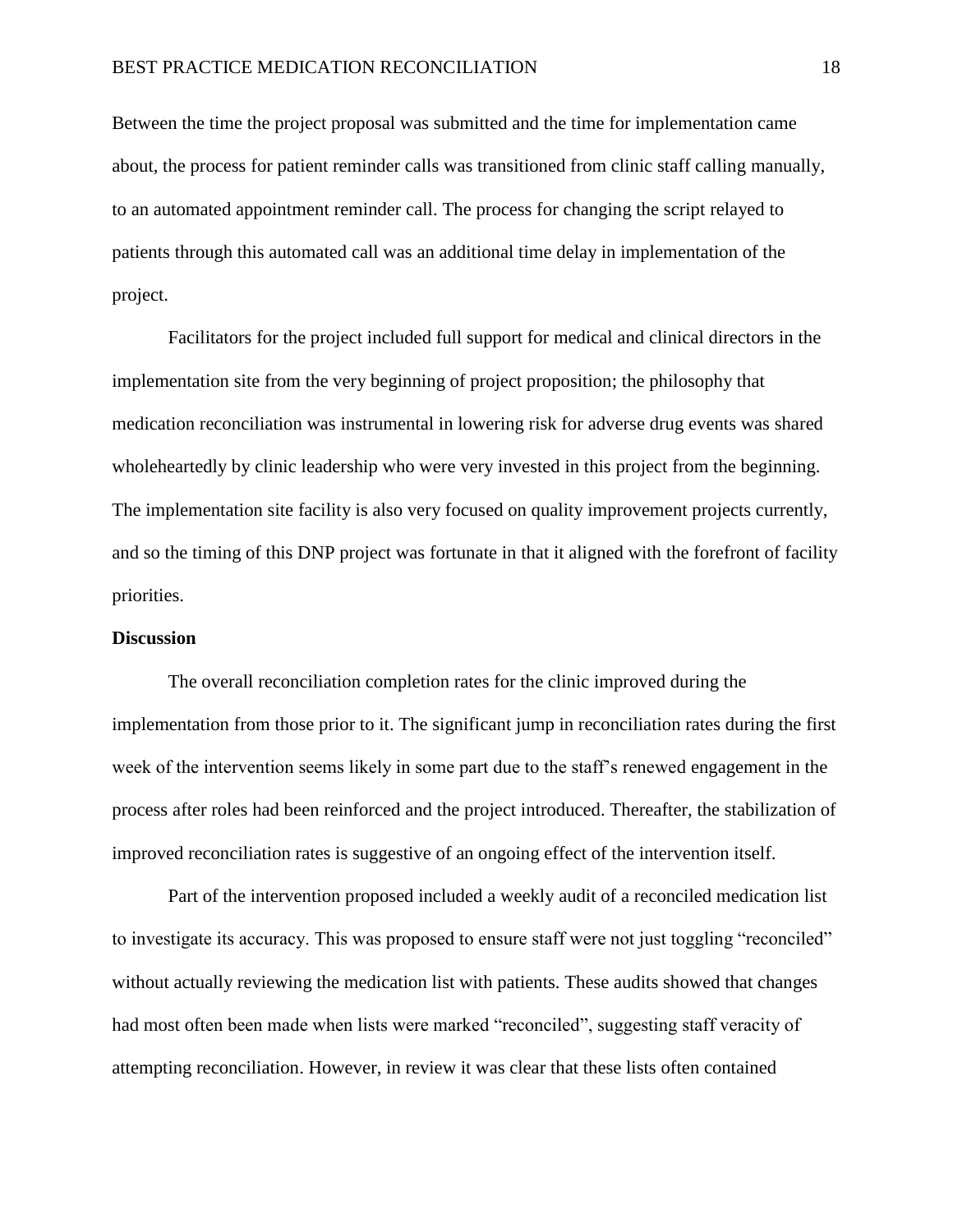incomplete medication orders or were not entirely accurate to other documentation of patient current medications (such as that from the patient's outside pharmacy). It would seem, then, that staff would benefit from more specific training as to how to complete a comprehensive and accurate medication reconciliation interview.

#### **Conclusion**

Medication reconciliation has been shown to decrease medication discrepancies and adverse drug interactions (Kwan et al., 2013). In a high-acuity hematology-oncology clinic, patients are frequently treated with medication interventions and thus an accurate medication list is essential to preventing adverse outcomes. Evidence supports that by improving the quality, consistency and accuracy of the clinic's medication reconciliation process, patient safety and best care outcomes will be maintained. Using the Health Belief Model as a framework, this DNP project aimed to improve consistency of medication reconciliation completions by increasing patient engagement in the process. By engaging patients regarding the importance of maintaining an accurate medication list and implementing a process that prompts them to participate in the reconciliation of said medication list, this DNP project provided patients the opportunity to affect change in their own health care safety. Improvement in medication reconciliation rates that sustained throughout the intervention period suggest that the strategy of increased patient engagement in the medication reconciliation process was an effective one, but the goal of reconciliation rates over 50% was not achieved. Further, staff training to improve accuracy and comprehensiveness of medication reconciliation efforts is warranted. Future inquiries might include whether a dedicated staff member, with thorough medication reconciliation training, would accomplish more consistent and accurate medication lists in the outpatient setting.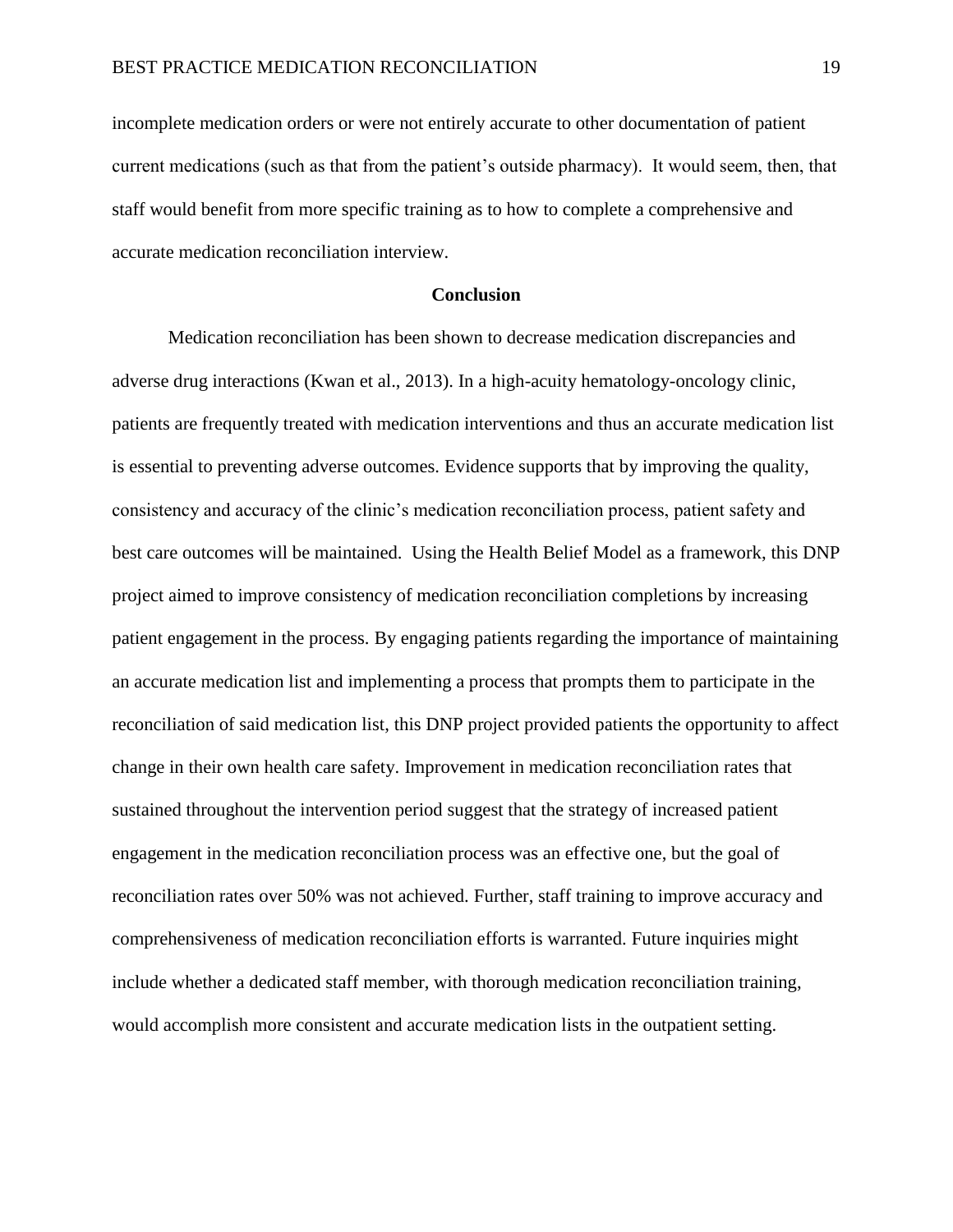#### References

- Aag, T., Garcia, B. H., & Viktil, K. K. (2014). Should nurses or clinical pharmacists perform medication reconciliation? A randomized control trial. *European Journal of Clinical Pharmacology*, *70*(11), 1325.
- Agency for Healthcare Research and Quality (AHRQ) (2012). Chapter 3: Developing change: Designing the medication reconciliation process. Retrieved at https://www.ahrq.gov/professionals/quality-patient-safety/patient-safetyresources/resources/match/match3.html
- Alexander, A. J., Matzke, G. R., & Goode, J. R. (2012). Medication reconciliation campaign in a clinic for homeless patients. *American Journal Of Health-System Pharmacy,* 69(7), 558- 562. doi:10.2146/ajhp110334
- Armor, B. L., Wight, A. J., & Carter, S. M. (2016). Evaluation of Adverse Drug Events and Medication Discrepancies in Transitions of Care Between Hospital Discharge and Primary Care Follow-Up. *Journal of Pharmacy Practice, 29*(2), 132-137. doi:10.1177/0897190014549836
- Bourgeois, F. T., Shannon, M. W., Valim, C., & Mandl, K. D. (2011). Adverse drug events in the outpatient setting: An 11-year national analysis. Retrieved from http://doi.org/10.1002/pds.1984
- Center for Medicare and Medicaid Services. (2014). Eligible Professional Meaningful Use Menu Set Measures Measure 7 of 9. Retrieved at https://www.cms.gov/Regulations-and Guidance/Legislation/EHRIncentivePrograms/downloads/8\_Transition\_of\_Care\_Summa ry.pdf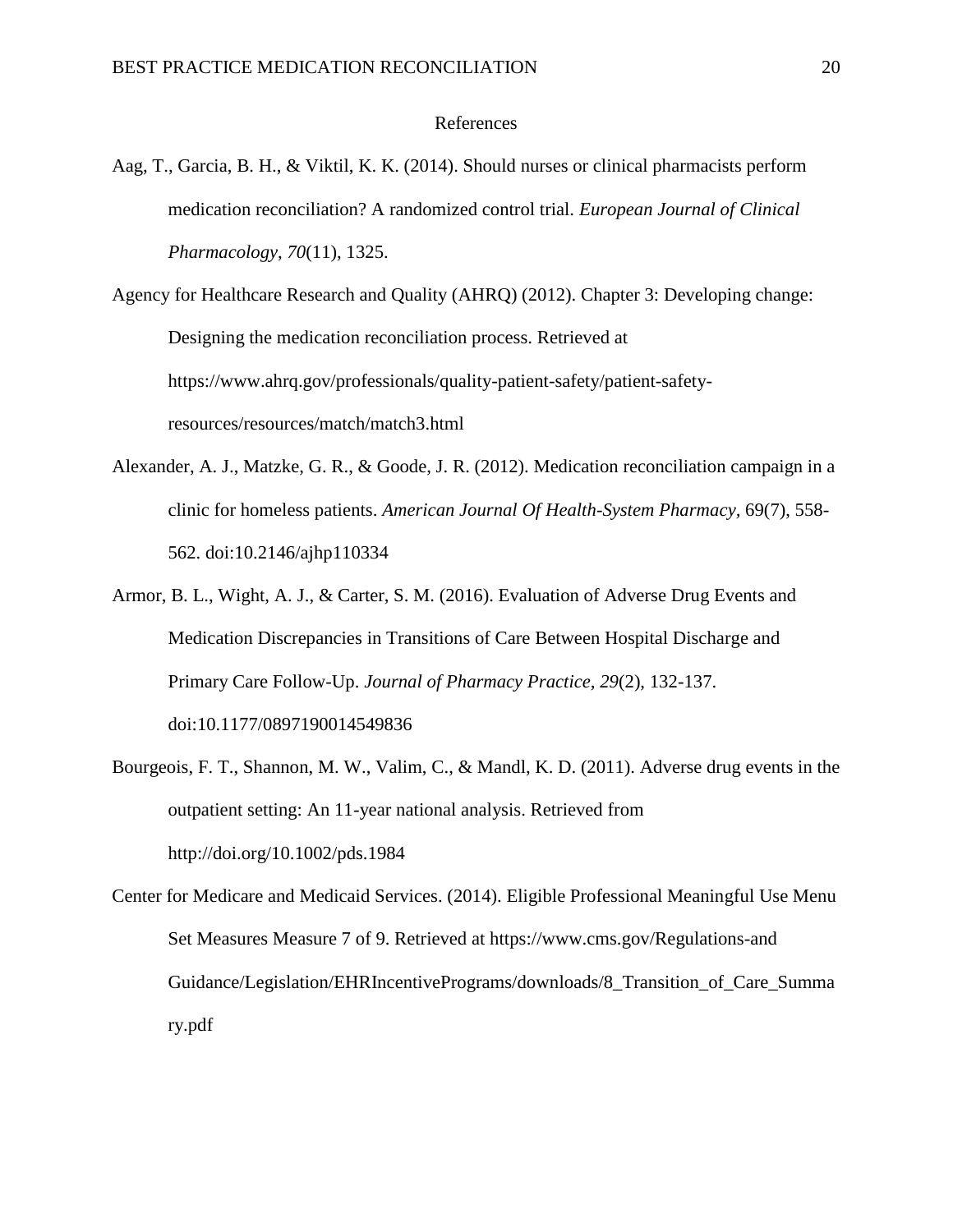Center for Medicare and Medicaid Services. (2015). Medicare and Medicaid Programs; Electronic health record incentive program-Stage 3 and modifications to meaningful use 2015 through 2017. Retrieved from

https://www.federalregister.gov/articles/2015/10/16/2015-25595/medicare-and-medicaidprograms-electronic-health-record-incentive-program-stage-3-and-modifications#h-85

- Current Nursing. (2012). Health Belief Model. Retrieved from http://currentnursing.com/nursing\_theory/health\_belief\_model.html
- Feldman, L. S., Costa, L. L., Feroli, E. R., Nelson, T., Poe, S. S., Frick, K. D., ... Miller, R. G. (2012). Nurse-pharmacist collaboration on medication reconciliation prevents potential harm. *Journal of Hospital Medicine*, *7*, 396-401. http://dx.doi.org/10.1002/jhm.1921
- Hockbaum, G., Rosenstock, I., & Kegels, S. (1952). Health belief model. *United States Public Health Service*.
- Hug, B. L., Keohane, C., Seger, D. L., Yoon, C., & Bates, D. W. (2012). The costs of adverse drug events in community hospitals. *Joint Commission Journal of Quality and Patient Safety*, *38*(3), 120-126.
- Institute of Healthcare Improvement. (2016). Medication reconciliation to prevent adverse drug events. Retrieved from

http://www.ihi.org/topics/adesmedicationreconciliation/Pages/default.aspx

- Institute of Medicine. (1999). *To Err Is Human: Building a Safer Health System*. Washington, D.C.: National Academy Press.
- Institute of Medicine. (2001). *Crossing the Quality Chasm: A New Health System for the 21st Century*. Washington, D.C.: National Academy Press.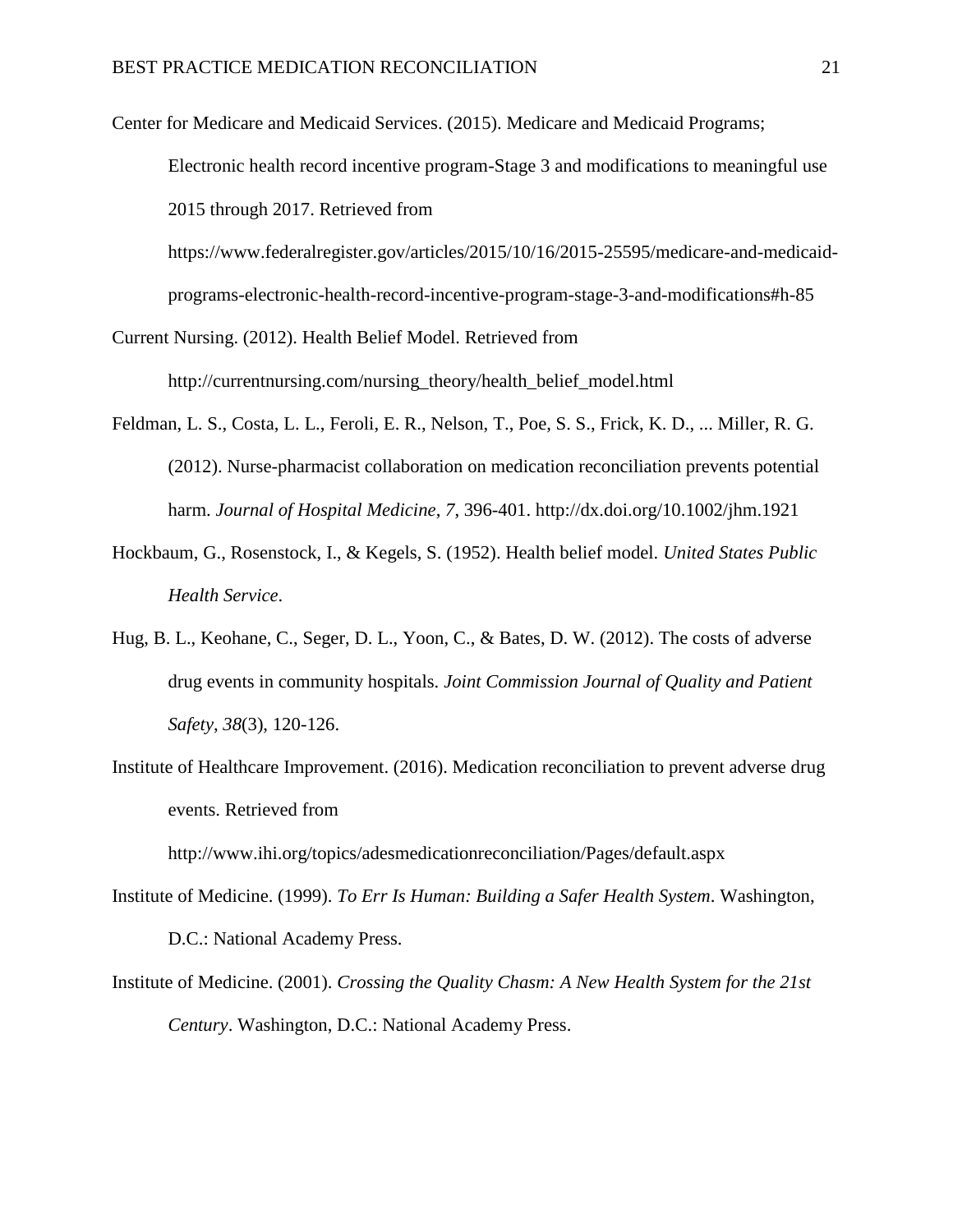Karapinar-Çarkıt, F., van der Knaap, R., Bouhannouch, F., Borgsteede, S. D., Janssen, M. A., Siegert, C. H., & ... Bosmans, J. E. (2017). Cost-effectiveness of a transitional pharmaceutical care program for patients discharged from the hospital. *Plos ONE,* 12(4), 1-20. doi:10.1371/journal.pone.0174513

- Kern, E., Dingae, M. B., Langmack, E. L., Juarez, C., Cott, G., & Meadows, S. K. (2017). Measuring to improve medication reconciliation in a large subspecialty outpatient practice. *Joint Commission Journal on Quality and Patient Safety*, *43*(5), 212-223.
- Kwan, J. L., Lo, L., Sampson, M., & Shojania, K. G. (2013). Medication reconciliation during transitions of care as a patient safety strategy: A systematic review. *Annals of Internal Medicine*, *158*(5pt2), 397-402.
- McCarthy, L., Xinru, S., Crown, N., Turple, J., Brown, T. R., Walsh, K., & Rochon, P. (2016). Medication reconciliation interventions in ambulatory care: A scoping review. *American Journal of Health-System Pharmacy*, *73*(22), 1845-1857.
- Najafzadeh, M., Schnipper, J. L., Shrank, W. H., Kymes, S., Brennan, T. A., & Choudhry, N. K. (2016). Economic Value of Pharmacist-Led Medication Reconciliation for Reducing Medication Errors After Hospital Discharge. *American Journal of Managed Care,* 22(10), 654-661.
- Neufeld, N., Fernandez, M., Christo, P., & Williams, K. (2013). Positive recognition program increases compliance in medication reconciliation by resident physicians in an outpatient clinic. *American Journal of Medical Quality*, *28*(1), 40-45.
- Newhouse, R., Dearholt, S., Poe, S., Pugh, L. C., & White, K. (2005). *The Johns Hopkins Nursing Evidence-based Practice Rating Scale*. Retrieved from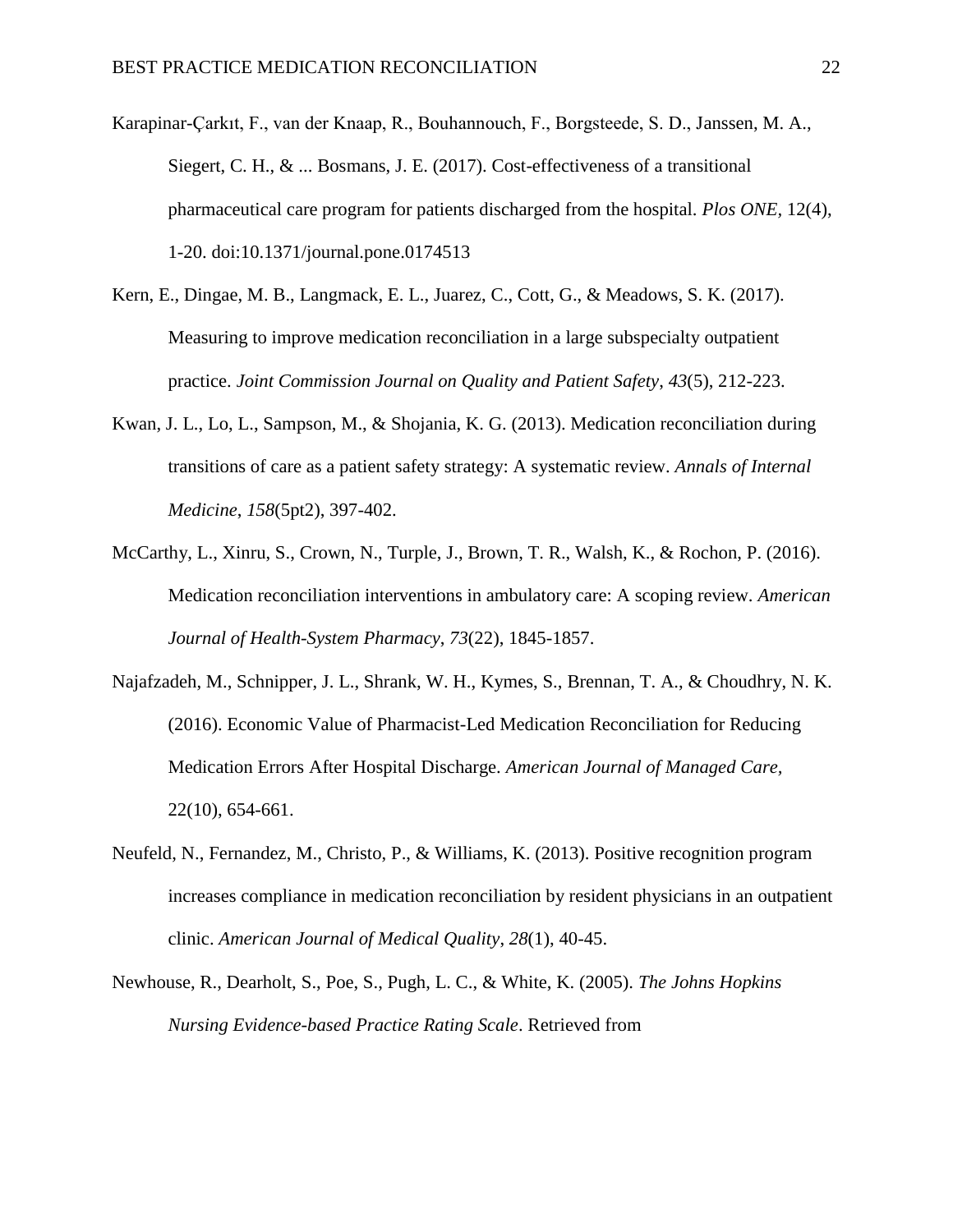http://www.mc.vanderbilt.edu/documents/CAPNAH/files/Mentoring/Section%206/JHNE DP%20Evidence%20Rating%20Scale.pdf

- Polinski, J. M., Moore, J. M., Kyrychenko, P., Gagnon, M., Matlin, O. S., Fredell, J. W., & ... Shrank, W. H. (2016). An Insurer's Care Transition' Program Emphasizes Medication Reconciliation, Reduces Readmissions and Costs. *Health Affairs, 35*(7), 1222-1229. doi:10.1377/hlthaff.2015.0648
- Raghu, T., Frey, K., Chang, Y., Cheng, M., Freimund, S., & Patel, A. (2015). Using secure messaging to update medications list in ambulatory care setting. *International Journal of Medical Informatics, 84*(10), 754-762. doi:10.1016/j.ijmedinf.2015.06.003
- Schnipper, J. L., & Labonville, S. (2016). Medication reconciliation in ambulatory care: A work in progress. *American Journal of Health-System Pharmacy, 73*(22), 1813-1814. doi:10.2146/ajhp160672
- Schnipper, J. L., Liang, C. L., Hamann, C., Karson, A. S., Palchuk, M. B., & McCarthy, P. C. (2011). Development of a tool within the electronic medical record to facilitate medication reconciliation after hospital discharge. *Journal of American Medical Informatics Association*, *18*, 309-313.
- The Joint Commission. (2015). National patient safety goals. Retrieved from http://www.jointcommission.org/assets/1/6/2015\_npsg\_hap.pdf
- Varkey, P., Cunningham, J., & Bisping, S. (2007). Improving medication reconciliation in the outpatient setting. *Joint Commission Journal of Quality*, *33*, 286-292. Retrieved from http://www.ncbi.nlm.nih.gov/pubmed/17503684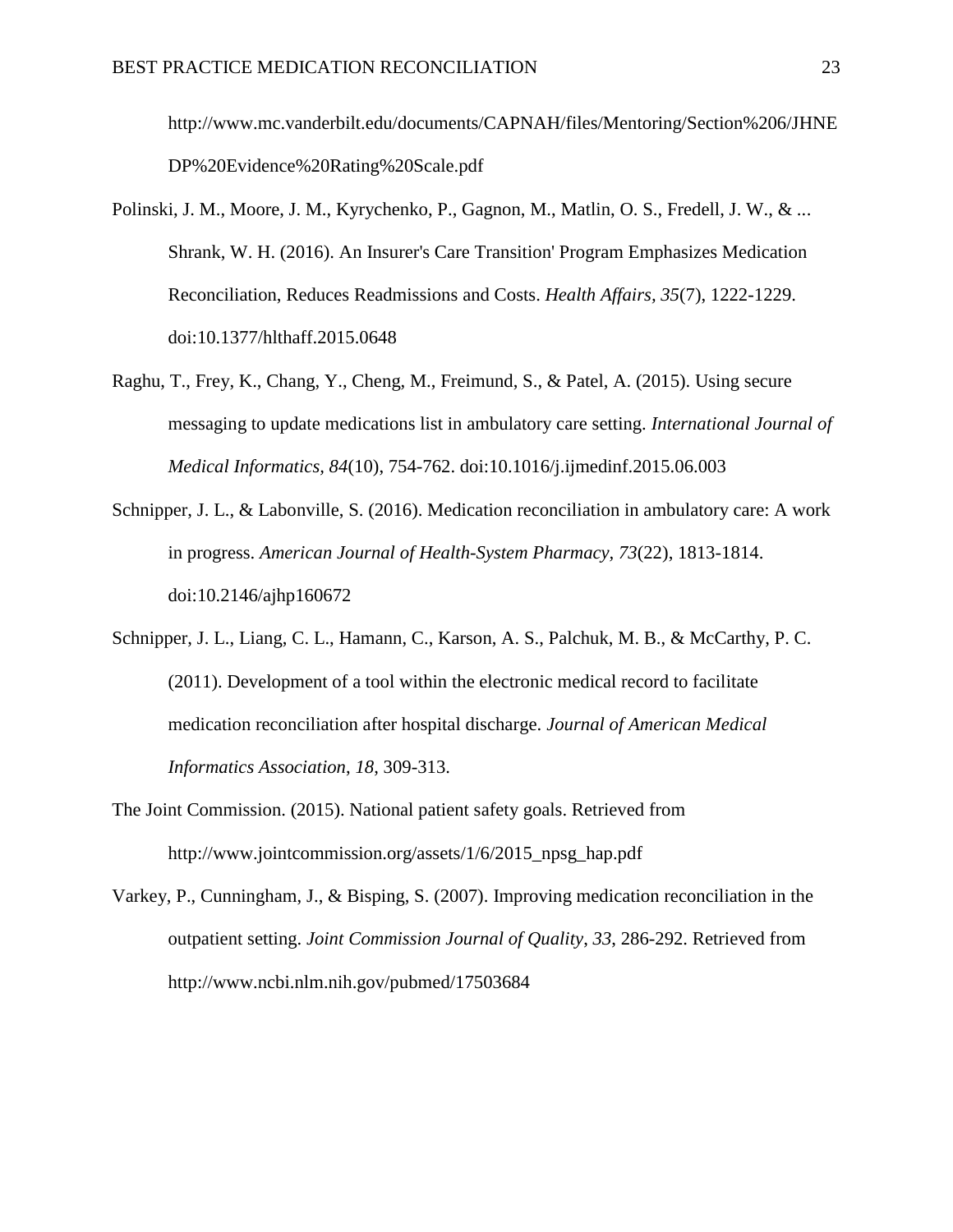Weingart, S. N., Cleary, A., Seger, A., Eng, T. K., Saadeh, M., Gross, A., & Shulman, L. N. (2007). Medication reconciliation in ambulatory oncology. Retrieved from http://www.ncbi.nlm.nih.gov/pubmed/18200900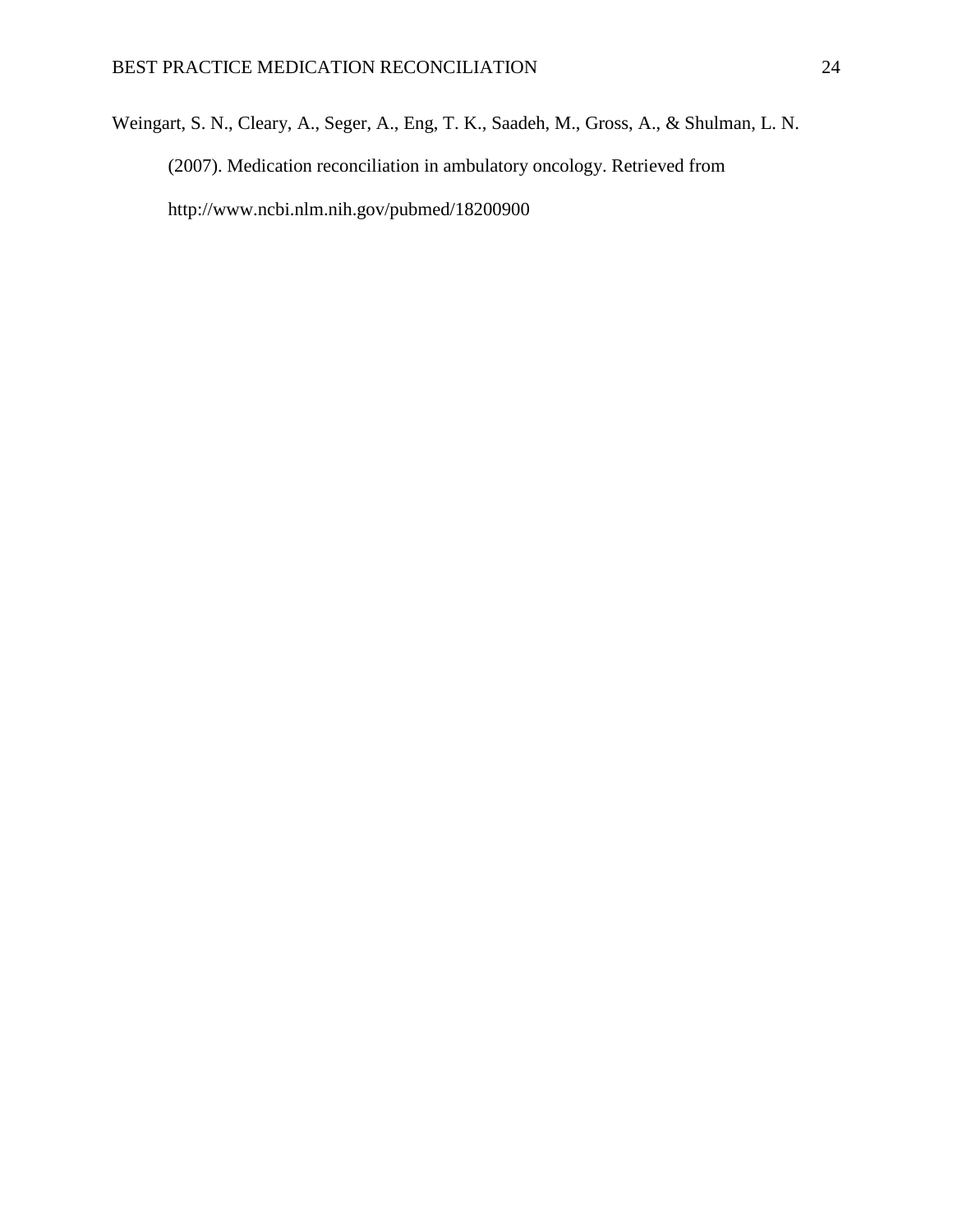**Appendix A**